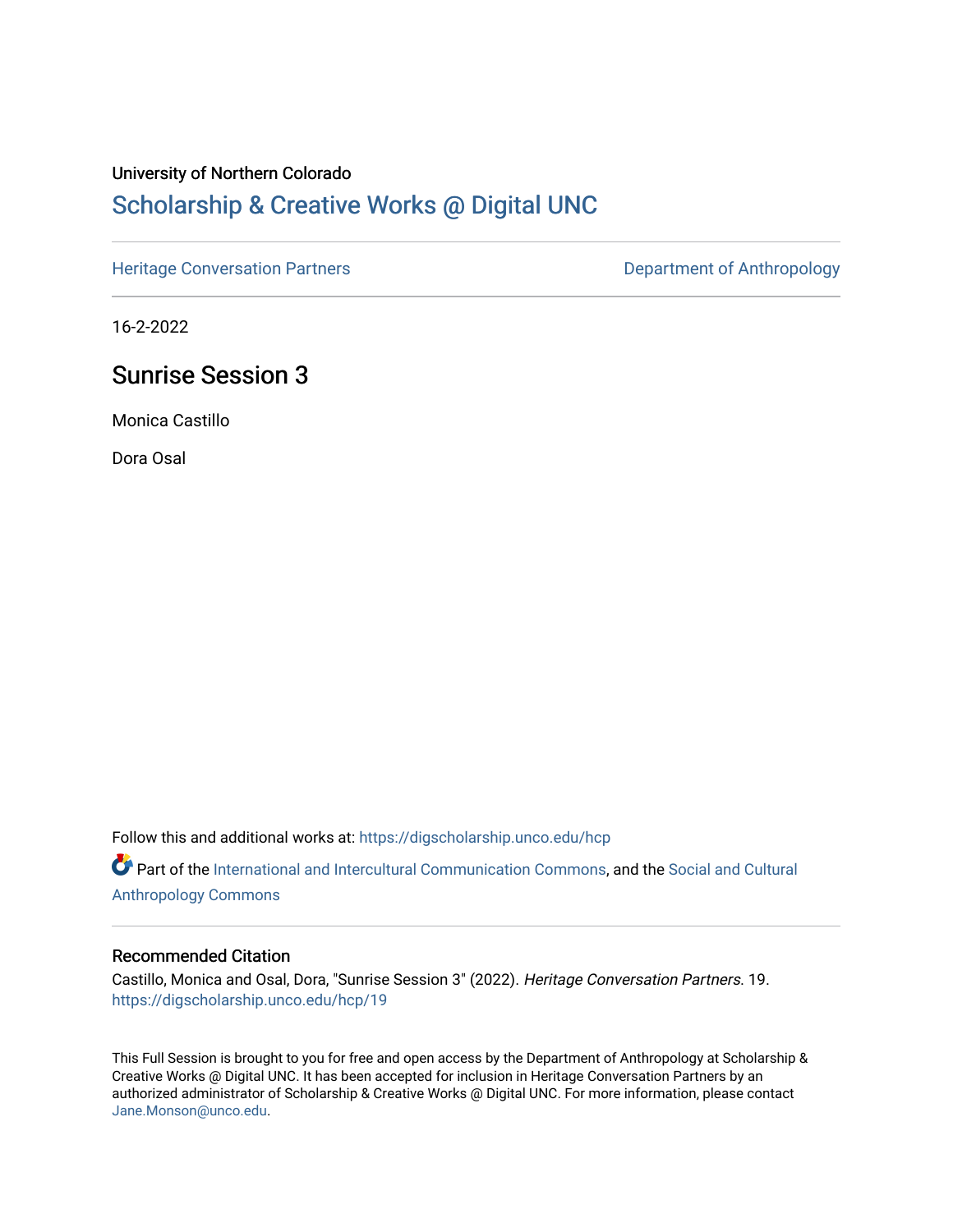#### **ZOOM RECORDING LINK:**

Start Time: Feb 16, 2022 05:56 PM

Meeting Recording:

[https://unco.zoom.us/rec/share/KolMLX95ymQtQQQwcK-4BmZrRhlbtWHAIUSL6YDF6VSSt](https://unco.zoom.us/rec/share/KolMLX95ymQtQQQwcK-4BmZrRhlbtWHAIUSL6YDF6VSSt741klvW9Wd73YTpnTSf.oqD40G-fnL6Gb6vB) [741klvW9Wd73YTpnTSf.oqD40G-fnL6Gb6vB](https://unco.zoom.us/rec/share/KolMLX95ymQtQQQwcK-4BmZrRhlbtWHAIUSL6YDF6VSSt741klvW9Wd73YTpnTSf.oqD40G-fnL6Gb6vB)

| <b>Present:</b>                 | Liz Graf, Arianna Staiano, Nicole Crim, Amanda Wessels,<br>Sara Larson, Monica Castillo, Dora Osal |
|---------------------------------|----------------------------------------------------------------------------------------------------|
| <b>Medium:</b>                  | Zoom-Online Conversation                                                                           |
| Date of Interview:              | 2/16/2022                                                                                          |
| Language(s):                    | English                                                                                            |
| <b>Transcribed:</b>             | Auto-Transcribed by Zoom                                                                           |
| <b>Edited and Formatted by:</b> | <b>Madison Smoker</b>                                                                              |

**Brief Description of Contents:** Anthropology students enrolled in ANT 300 at the University of Northern Colorado discuss money, finances, and cultural constructs regarding money usage with English as a Second Language (ESL) learners. Questions were provided by Dr. Michael Kimball.

### **Reference Key:**

| $LG = Liz$ Graf               |
|-------------------------------|
| $AS = Arianna Staiano$        |
| $AW = A$ manda Wessels        |
| $NC = Nicole Crim$            |
| $SL =$ Sara Larson            |
| $MC = \text{Monica}$ Castillo |
| $DO = Dora Osal$              |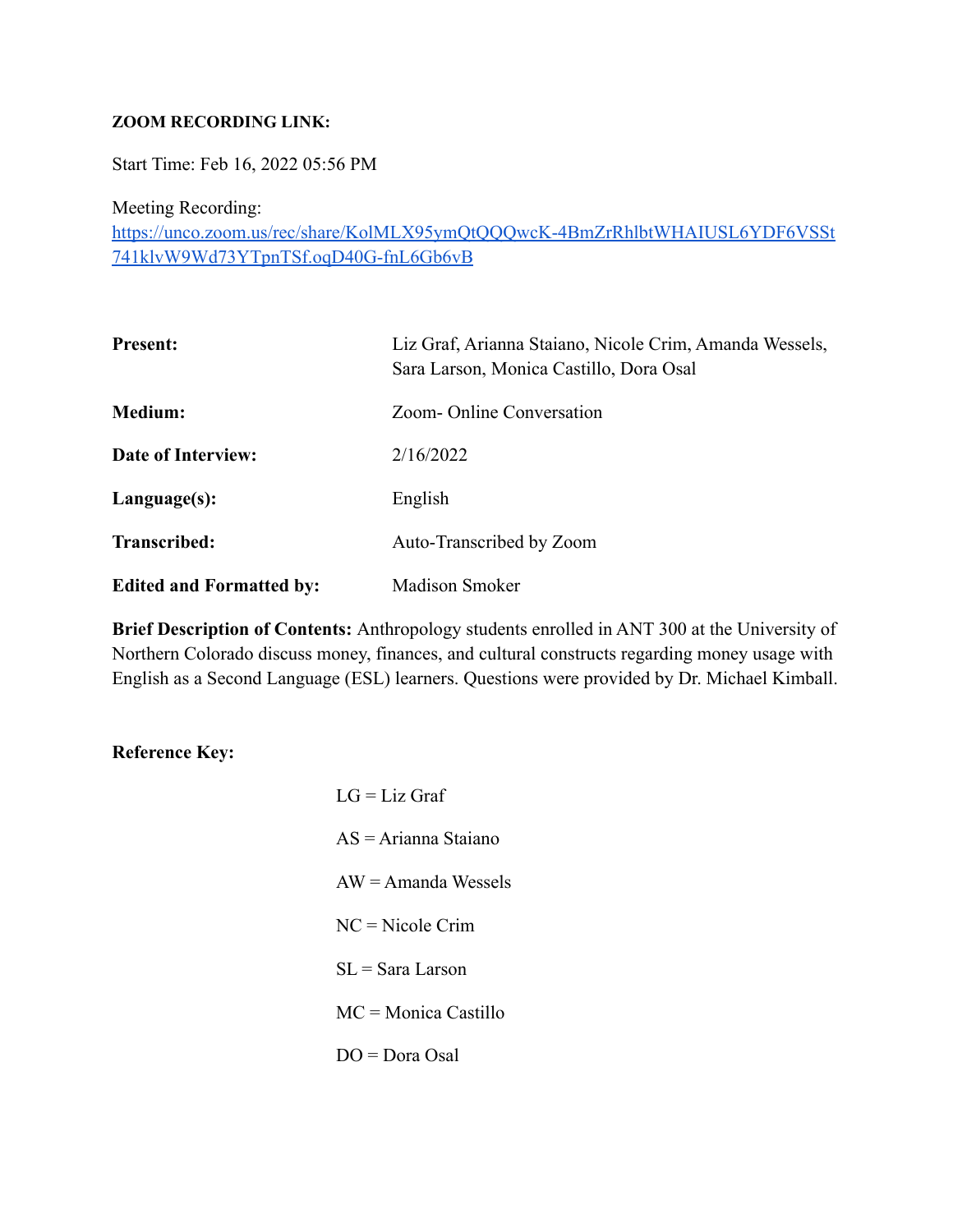### **RECORDING TRANSCRIPTION**

LG: [I'm going to start] Recording this session. Ok… tonight, is week three and we will be talking about money and finances, so I will put up our slide with discussion points on the screen so everybody can just kind of go through and we'll answer one question at a time

MC: [background conversation]

LG: Sorry i'm touching too many buttons… okay. Let me share the screen.

[shared screen with PowerPoint questions]

DO: All right.

LG: Everybody see it? [other participants nod in agreement] awesome. Sara, do you want to go first?

[Asks questions from the PowerPoint slide]

SL: sure. So what I generally spend money on is food entertainment type stuff. I go out with my roommates to get cookies a lot. We also go out and get boba sometimes. We really like to just be with each other and hang out with each other. I'm more of a spender than a saver which is probably not great, but you know it's fine. What do you do Liz? Are you more of a spender or saver?

LG: That's a good question. I am a saver until I spend it all. [laughter] I like spending money on bigger things like going on trips or getting little- I like food, I do spend it on food, a lot too. Right now, it seems like finances are just going to bills.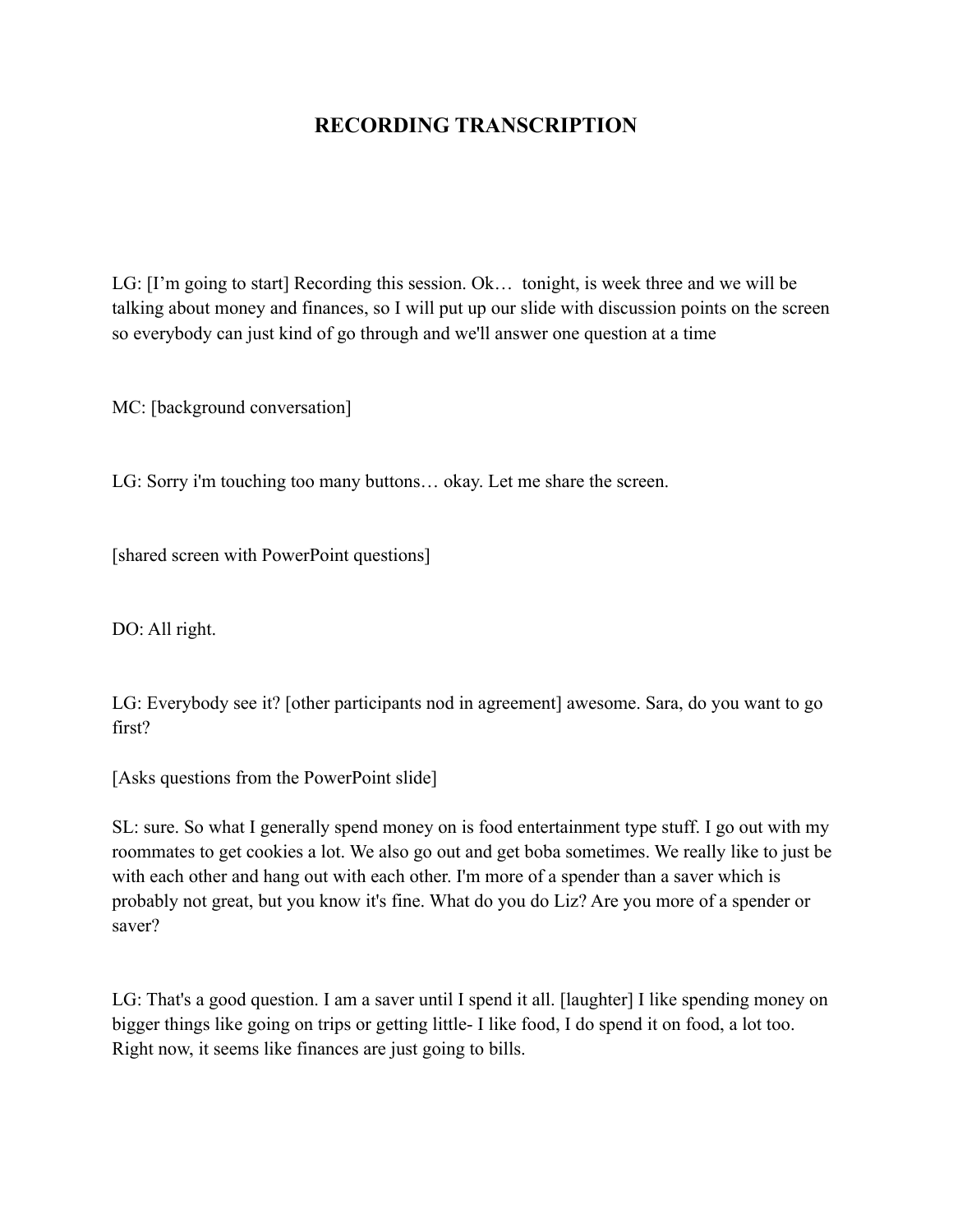SL: Monica, Dora, what do you guys tend to spend money on or what do you save money for most often?

MC: You asked me?

SL: Yes.

SL: you're good Monica [reassurance]

MC: I spend money on groceries… yeah yeah i'm trying to save money.

SL: What are you saving money for?

MC: For my daughter's college.

SL: college? okay.

MC: Yeah, this year is the last year in the high school. Okay, and she try to go to the College.

SL: What college is she trying to go?

MC: [unintelligible] Kansas. She wants to do.. I cannot say this I can say… [tries to pronounce the word] is clean the teeth, I don't know how to say the word [Hygienist?]

SL: Finances?

NC : do you mean the teeth?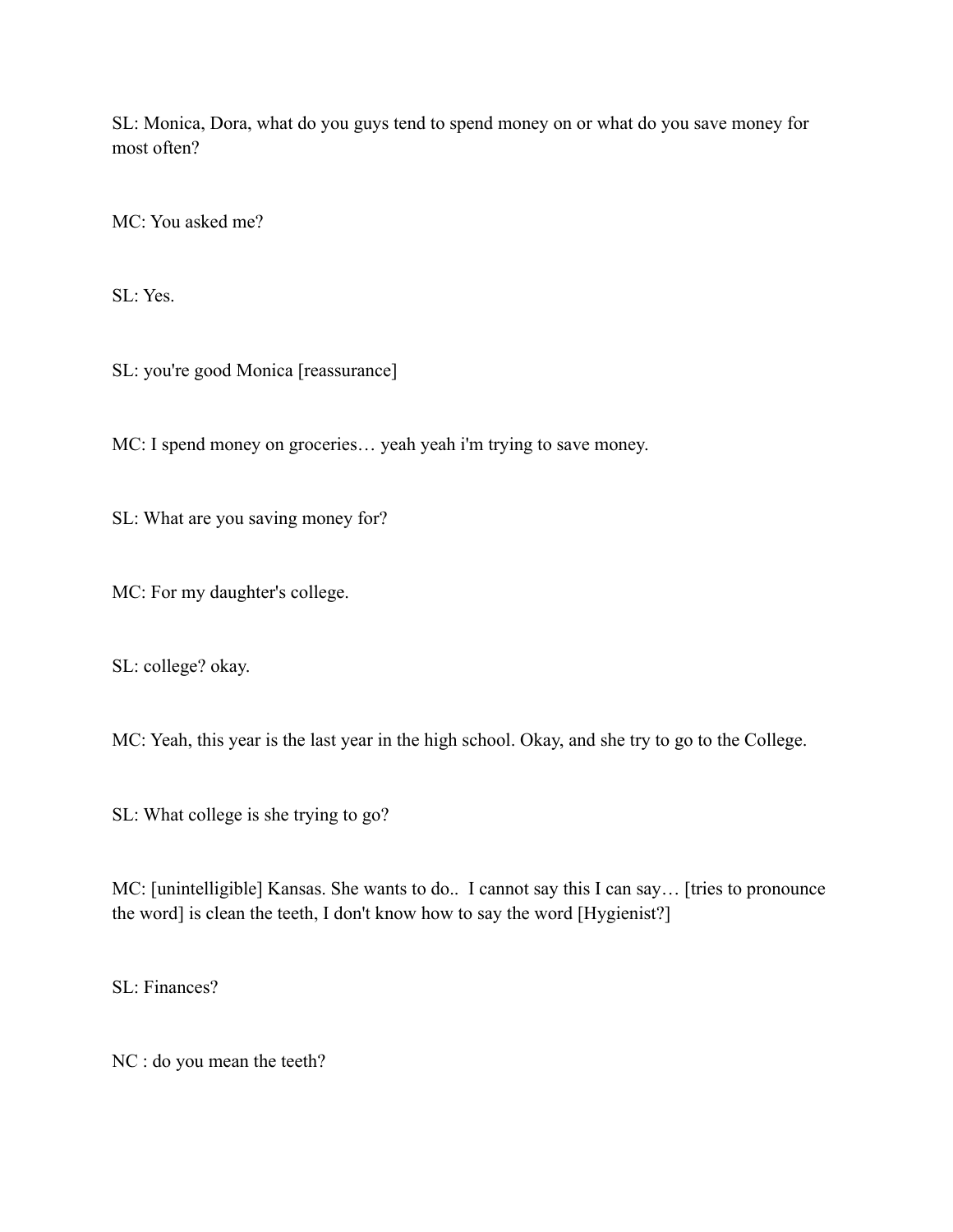MC: yeah yeah.

NC : A dentist?

NC : dentist?

[talking over each other]

MC: Not that

NC : Like a hygienist?

[all repeating the word]

MC: Hygienist yes yes

NC : That's awesome, that's a cool thing to study. So cool.

MC: That's why I tried to save.

SL: Dora, what do you enjoy spending money on or what are you saving money for?

DO: OK, I enjoy spending money with buying cookies, candies [laugh] I tried to save money when when I go to buy vegetable

SL: What kind of vegetables and produce do you like to buy?

DO: I like to buy carrots okay eggplant… cabbage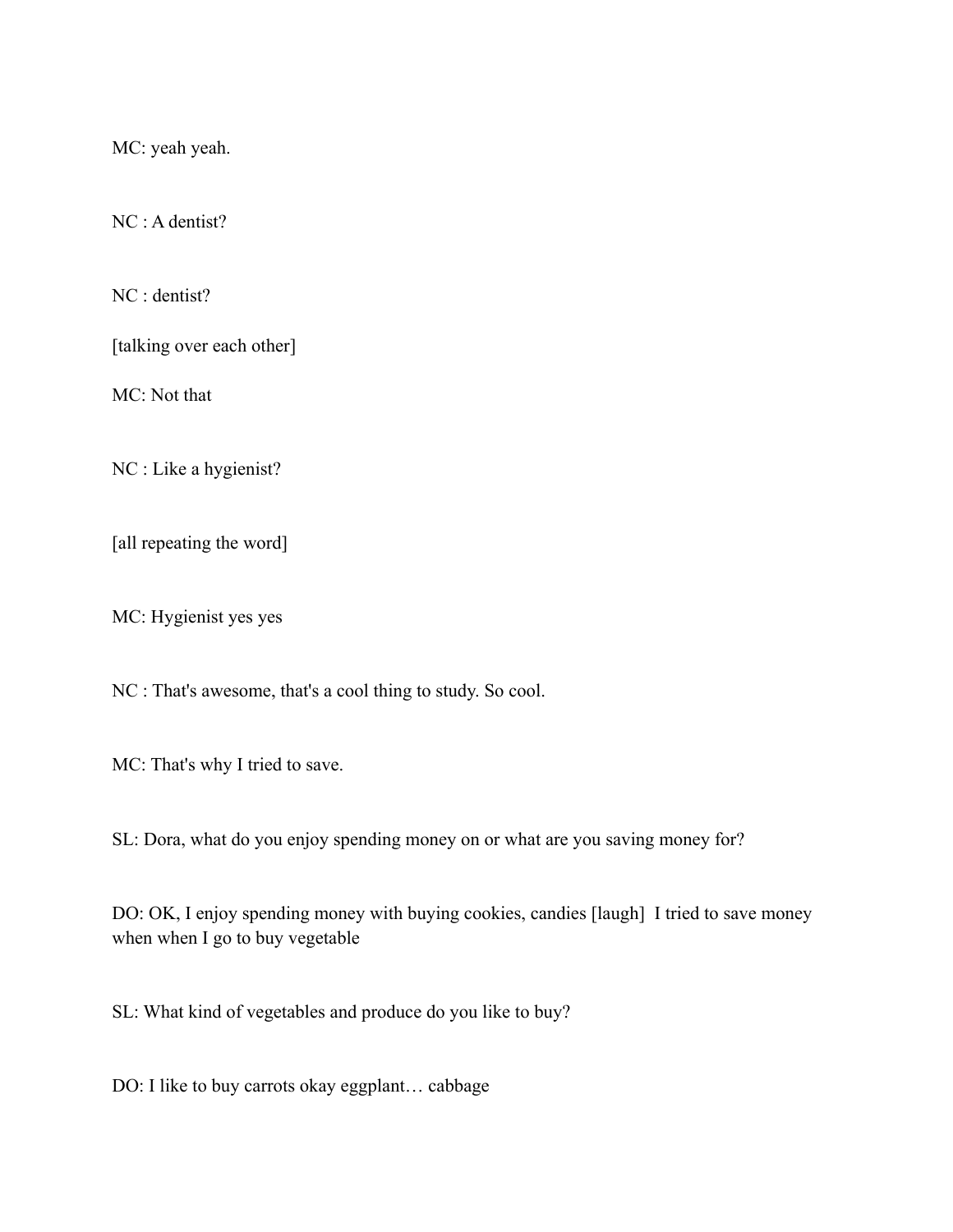SL: cabbage, ok

DO: I forgot onions and fruits! Strawberry, papaya, okay, pineapple

NC : yum I'm always so hungry, by the time this [session] comes around

DO: [laughter] we can make a salad. [laughter]

NC : that sounds amazing. [smiling]

SL: For me personally, I tend to lend money only to certain people. So, personally I only lend money to my sister or my parents. I'll occasionally loan to friends but it'll depend on the person.

LG: I prefer giving gifts or spending money for individuals, rather than just giving them money. I think i'm a huge gift giver so I like yeah like 'here I got this for you, I saw it in the store' or something like that.

SL: I tend to borrow money from my parents, but I always have to pay it back that's kind of how it works for us. They'll borrow money from me, sometimes and then they'll pay me back. It's kind of a two way thing. Nicole, what do you do?

NC : I mean I don't necessarily keep track, I would say I can relate with Liz where everybody I'm really close with the closest people to me, we have a good like give and take so you know, one of us will be doing pretty OK on money and pay for dinner one time and then next time we're together the other buys the other a gift and there's like really good like back and forth, with everyone i'm close with… so I feel like it's definitely okay to lend- I would say we more so, give but I like when relationships are that way and go both ways where you're not paying for something every time, or vice versa.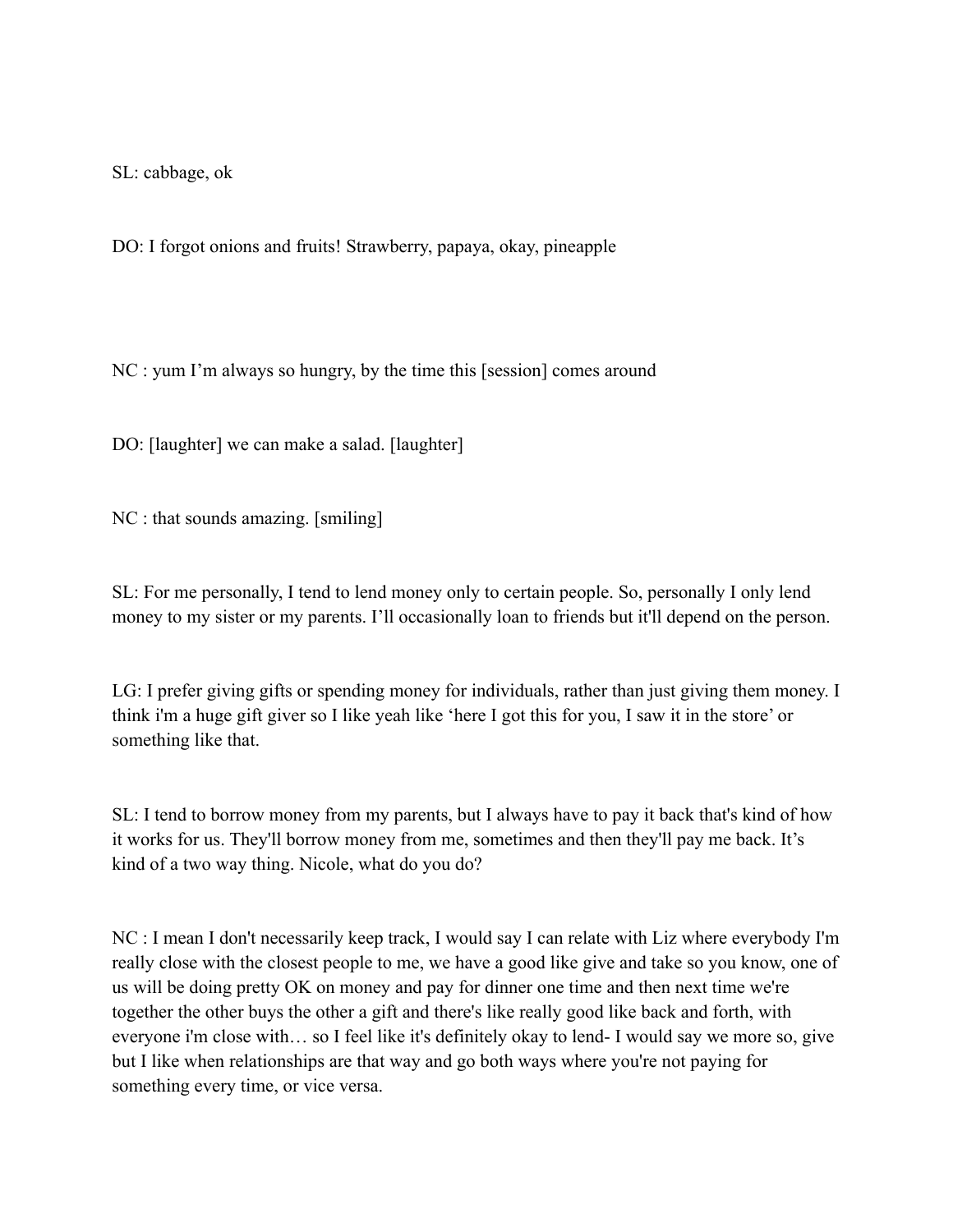SL: What's normal for you, Monica and Dora? Do you tend to borrow money more or lend money?

MC: [talking over each other]

DO: [talking over each other]

MC: When friend asked me for more money, I can lend money, sometimes I don't want to ask for money I plan every time I have them in my wallet.

SL: Dora, what about you?

DO: Okay, I try to save money for emergencies and when, for example, this week my mother got a COVID-19 and I had to borrow money to pay the doctor and to pay the medicine. That just the case, and not any other case I don't do that.

SL: Is that normal for both of you to try not to borrow money?

MC: What is the question?

SL: So do you prefer not to borrow money? Like that so that other people-

MC: Yes.

NC : you said, your mother has COVID 19?

NC : Is that what you said Dora?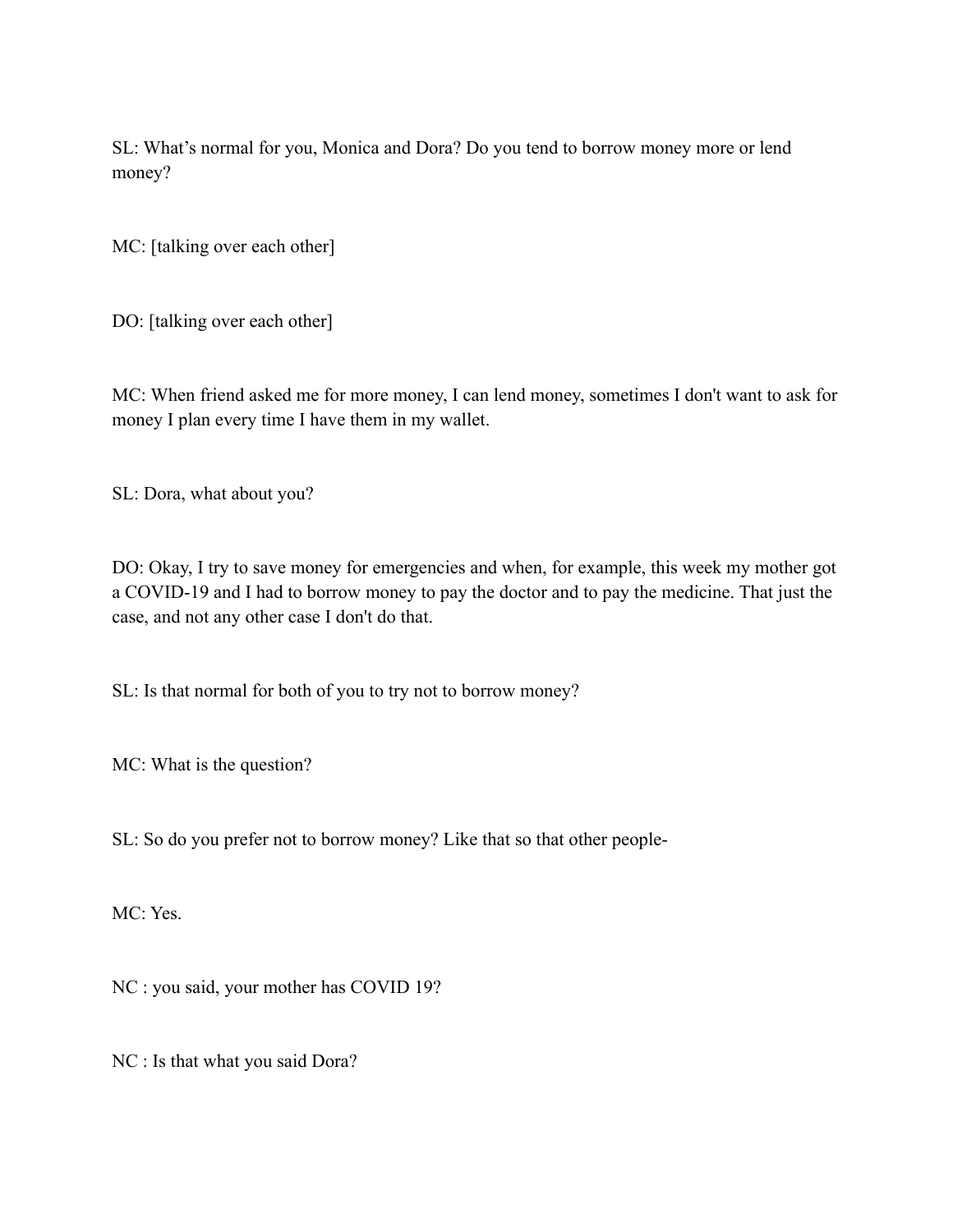DO: Okay, yes, I am today I went to the doctor with her she's very fine. Thanks God! But I tried I have just a little money. I couldn't- I could pay the doctor ah In the last week for the medicine for the treatment. Yeah I don't have- I don't have him money, I have to borrow, [unintelligible] money for that case and just in this case, now I have to pay that

NC : it can be really expensive too.

DO: is very expensive because my mom is 87 years old, and I was worried about that, because COVID is very aggressive yeah and I think is- That is the best way to spend money in healthy.

NC : mm hmm yeah taking care of your loved ones and making sure nobody gets sick yes yeah. Very expensive. it's difficult. She's doing Okay, though? [waits for an answer] Is she feeling okay, your mother?

DO: My mom is is OK. The doctor says that the treatment was very good. She's very good today. She will be better on this week.

NC : mm hmm good glad to hear that it's scary because you never know how people will do because it's different with everybody and seems like..so i'm so happy to hear that.

DO: Yes, it's different. Every person is different, when COVID 19 is acting in the body and in their bodies everybody is different. But there are some people is is more difficult to get get away to get… to go out of the disease- of the virus.

 $NC \cdot$  mm hmm.

NC : it's a scary situation definitely.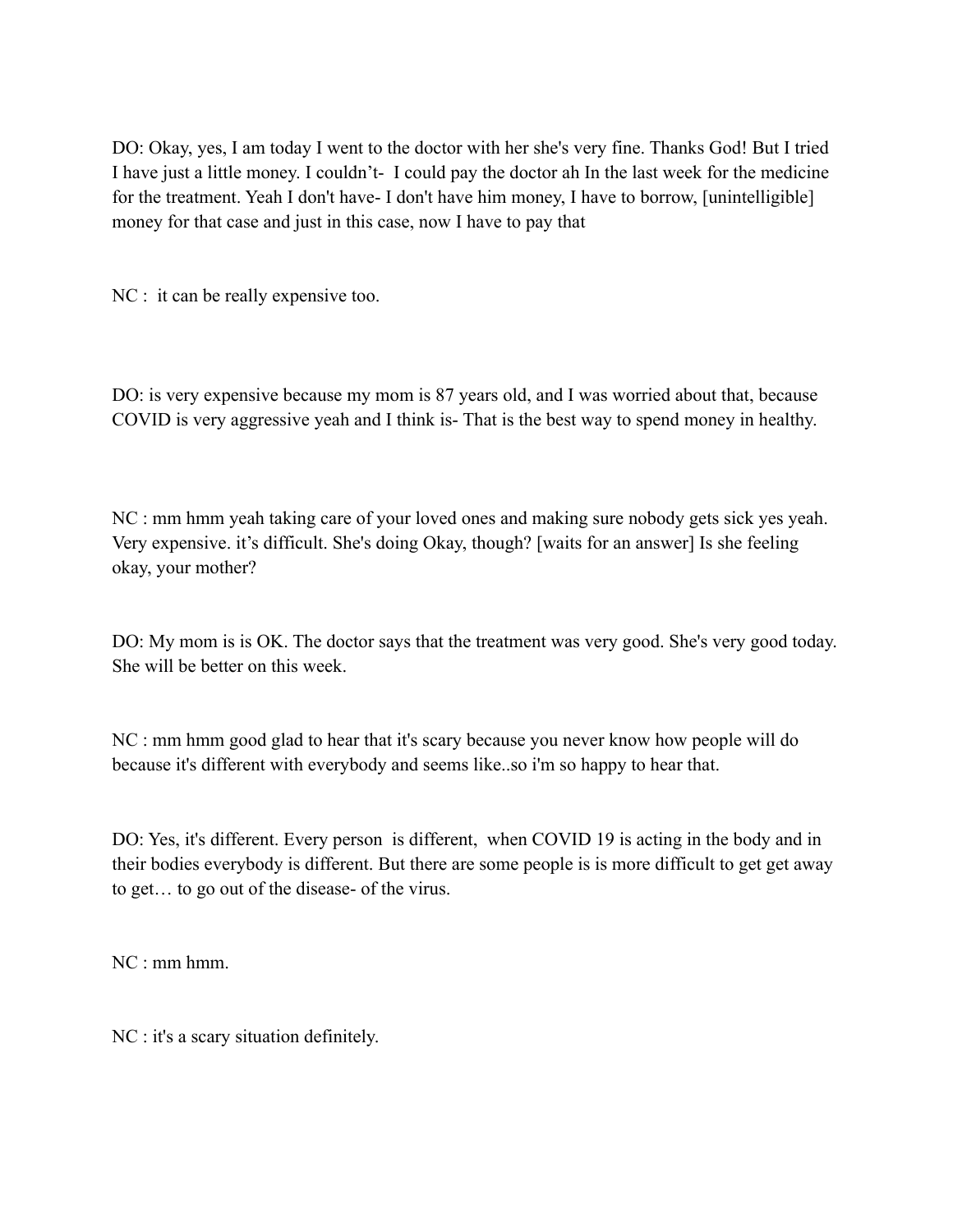$DO· Yes$ 

LG: Amanda, Arianna do you guys want to go?

AW: yeah I can.

AW: So I definitely save money. I don't know I kind of feel the same as you Liz, I like to save up for trips and stuff like that and I typically don't lend money to friends, just because I have had experiences, like in high school where they don't pay it back. But I don't know going into college Venmo is so nice because if we go out for coffee, like me and my friends, then they can just pay me back that way. I feel like I save mostly. My little sister's the opposite and so we kind of have seen that trend in my family where it's like we've talked about it- me and my cousins where the oldest always saves and then the youngest spends money like crazy. Like i'll buy groceries and I know don't really go out to eat a lot and my sister will go out to eat, like every single day so.

AS: um. I don't know if I would say that I spend or if I would say that I save. I think I have to have something to be saving for... for example, in a couple weeks me and my fiance are going to Disneyland, and so I was like, 'save a lot of money for that' or 'my wedding is coming up so I've saved a lot of money for that but if I don't have anything that I need to be saving more for then i'm definitely a spender but I'm like, 'oh let's go out to eat,' 'oh those shoes are cute' [laughing] 'that would look so cute on my niece!'. But if I do have something that I need to be saving for then I could be pretty good at saving. I'm not really like a borrower, the only people that I lend money to or borrow money from are like my mom and my sister I guess. But sometimes I'll be like 'oh hey mom this bill is coming out of my bank today and I don't have time to go to the Bank. Can you like send me some money and then I'll give you cash when I'm done at school' and she'll be like 'oh yeah absolutely!' That's really the only time that I ever borrow money.

AS: But if anybody asked me in my family- if anybody asked me to borrow some money I'd be like 'yeah' if I have it.

LG: Is it okay to talk about money in your culture? Because I feel like in my culture which… I don't know how to describe my culture, I guess it seems like it's not acceptable to actually talk about money, unless you have it, and then, if you have a lot of money and you're talking about it, people who don't have money will just kind of look at you, and be like, 'you know you're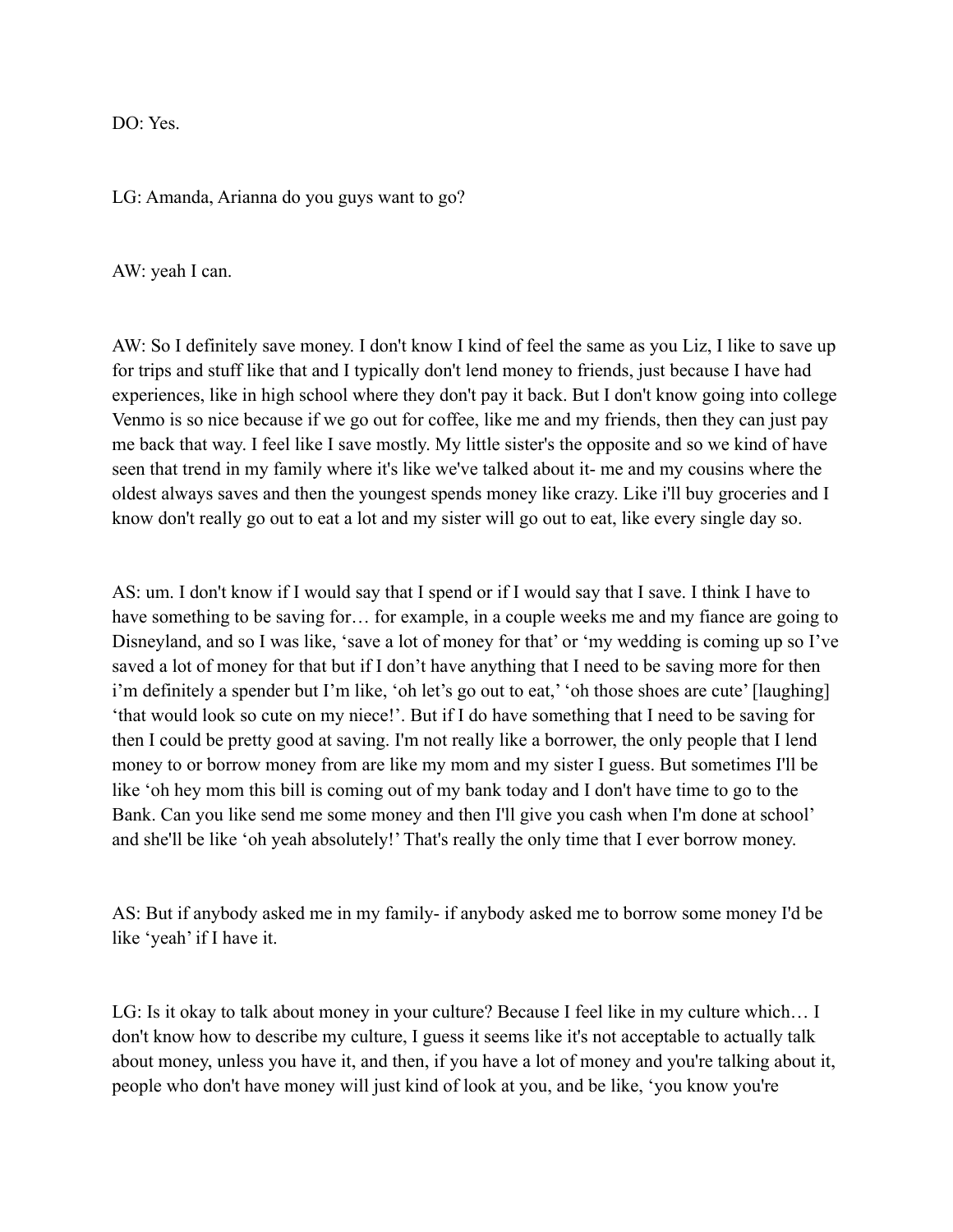bragging' you're- you know all these negative connotations I guess… negative words towards this individual.

LG: I don't know money's- it's just an interesting topic and I feel like we don't talk about it a lot because, like, I know, when I worked at a store in boulder we weren't allowed to discuss how much we were getting paid with one another, like that was just like a flat out rule, like you, don't talk about what you're earning so

AW: I think that's a really common rule in the US in general is to not really discuss how much you're getting paid an hour salary or anything.

NC : Has it been that way for Dora or Monica? Have you ever worked at a job where they say don't talk about how much money you make?

DO: well… we can talk about money and when with friends… maybe to share how you spend the money or how can you if you're going to travel, you need to save some money to do that travel or something like that, but in other meeting I think it's not good it's not good topic to talk because maybe other persons could be a sensitive about that.

MC: hmm and I don't like it that. You have more than another one. That's why I don't like to…People say I like "I have a lot I have a lot" maybe it's not feel good. That's why I don't like to tell you how money is another conversation, you can with your friends, no budget. What you have, what you…what you do with your money now

NC : yeah I think people can be a little insensitive when they have a lot of money just not thinking about how it might make someone else feel. I personally don't like when your workplace or your job says that you can't talk about it because I feel there's always a reason because, somebody's getting taken advantage of somewhere is why they like we'd say don't talk about it. In my workplace I want to know but it's rude to ask, of course, but I always feel like some bosses and some places kind of use that to their advantage to be sneaky about paying some people under what they should be.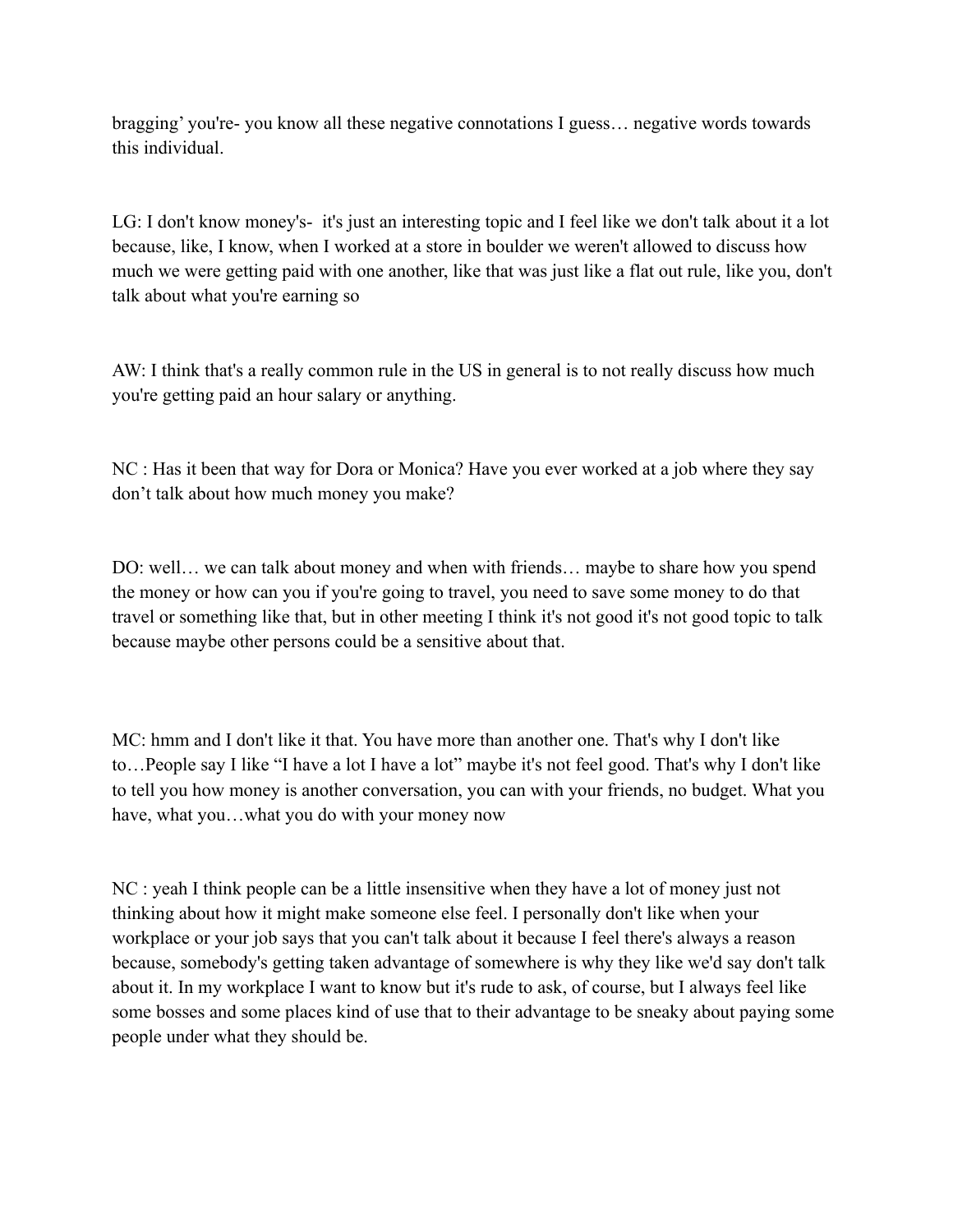SL: Yeah, my last job, I worked in a restaurant and I was a manager, but I was getting paid less than a couple of the cooks. I was there for longer hours and was dealing with the money itself, and I was only getting paid \$14 an hour as a *manager*, whereas some of the cooks were getting paid almost \$18 an hour.

NC : it's I. [talking over each other] sorry

SL: I think, like a lot of American culture is you need to hide how *much* you make, but you need to show off what you make.

NC : right, yeah I think it's kind of not consistent I don't know. I don't think anybody should show off anything ever. I don't know, I think the riches in life are not material but quality time and experiences go longer ways you know you sit down someone they're like, 'I got this car' and 'i've got this House' or, 'these three houses', maybe it versus recently I went to you know, a different country, it was amazing I experienced all these things I feel like that's more rich to me

NC : don't like how society can be sometimes.

AW: Think, though, to that there's a certain class of people in the US who talk and brag more about money because, i've watched some documentaries for classes about the 1% and super high up there classes and they don't really talk about money outside of their family often it really never happens. Unless they're really [unintelligible] this one guys grandson started doing it when he was five and they're absolutely not like, I think that it's like a certain socio economic class that does that for because they were trying to like a phrase their status in a way. I don't know I feel it's always the super super rich.

NC : yeah I would agree with that.

SL: it's mostly the new money that does that old money doesn't do it as much.

LG: yeah.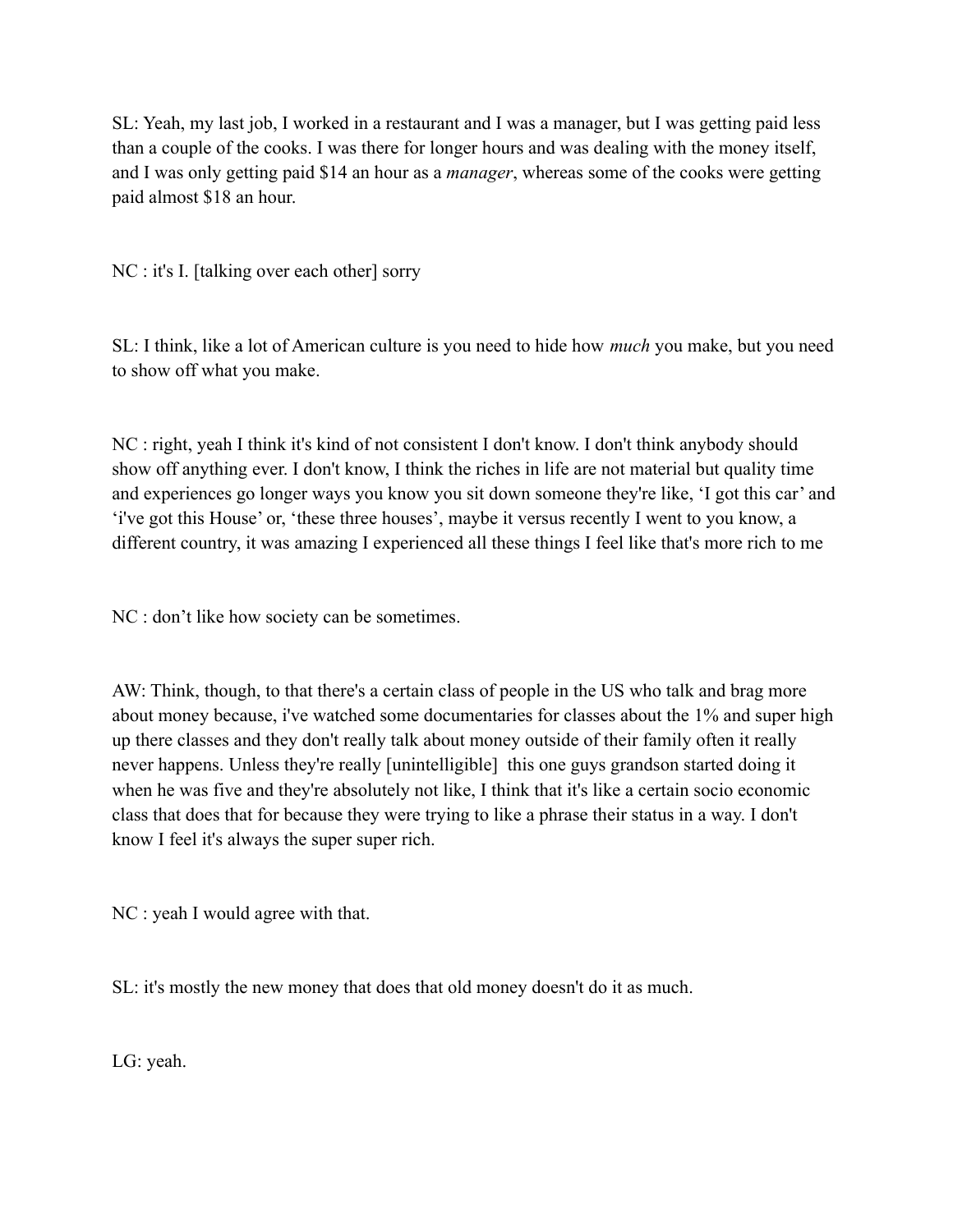NC : Your example Sarah was exactly why I don't like when places don't share how much you made. I've only worked in restaurants for like 11 years. I've cooked as a job so from my experience and what I see with people around me, women still to this day, always make less in the kitchen and that's not fair and what I see a lot.

SL: And it was frustrating, because I was there more days I was there every other day, and the cooks would switch off days, so they're there maybe two times a week like rotating all the different cooks and so they're getting paid \$18 an hour for two days, whereas i'm getting paid \$14 an hour for five out of the seven days.

NC : mm hmm yeah and then yeah usually bosses will just like try to get away with it, as long as they can just don't talk about it.

NC : that's the only place, I think you should talk about it, is when it comes to your work and, like taking pride in what you do and things but no it's not always that easy sometimes you can't just.

NC : Demand more than. [trails off]

NC : Well, I don't really like the next question, given that we all discussed how it's kind of not comfortable to talk about it, and then the next one is like what's your average salary I don't know.

SL: It very much depends on what your job is.

AW: Rain I think to it depends on where you live i'm from South Dakota and jobs there, like the minimum wage is a lot lower than Colorado because of the like standard of living and cost of living is different so.

LG: I work on campus at the Tutoring Center and I make \$12 an hour and I can't work more than five hours a day.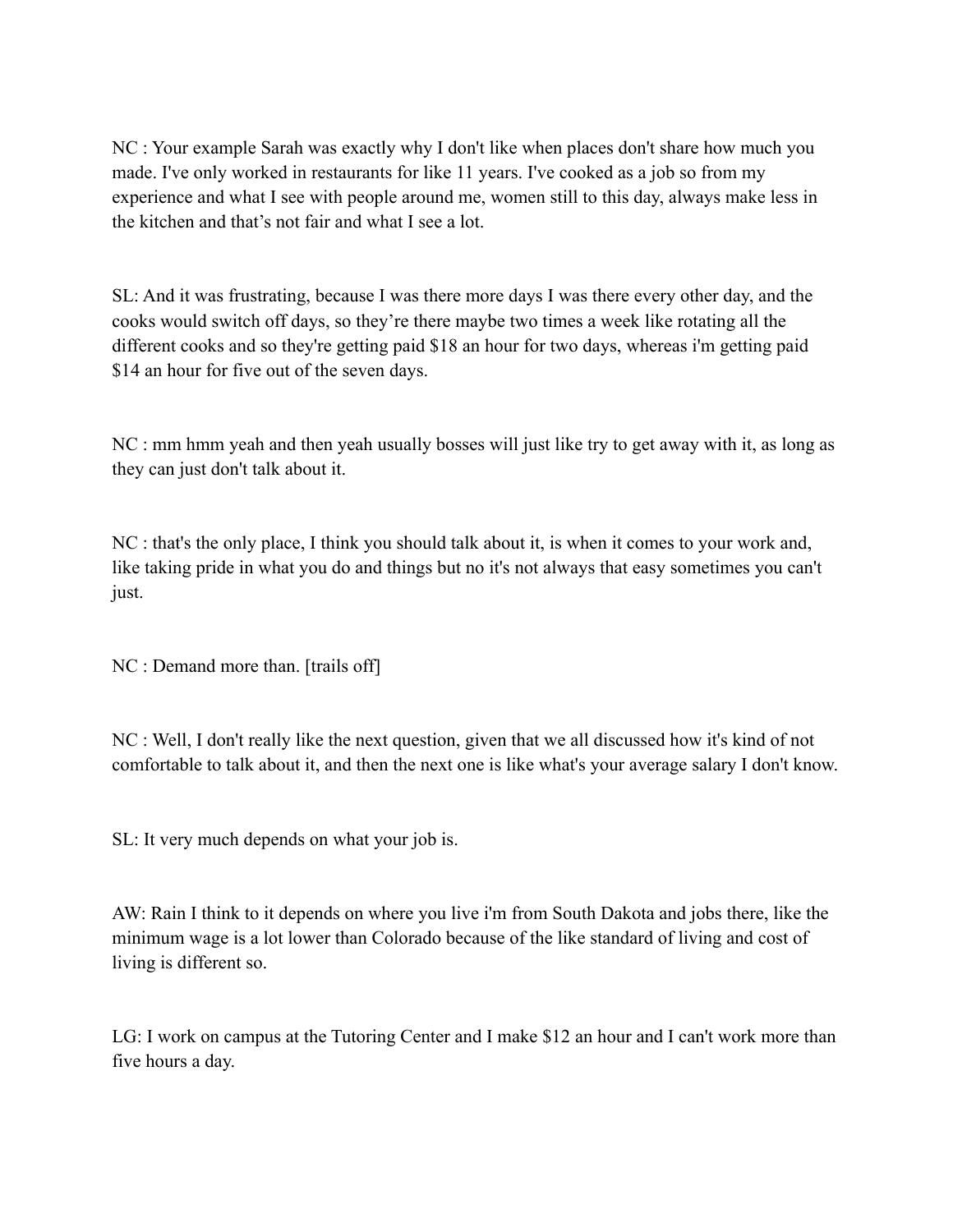LG: Which is interesting, however, I am getting paid to do my homework, a lot of the time because students won't come in and use the Tutoring services so it's a nice balance I think it's not as much as like I think the state minimum wage is higher, but i'm also getting paid to do my homework.

NC : you ladies work Monica or Dora? do you work right now.

DO: i'm not working.

DO: Right now.

DO: well the salary depends on when when the city do you live i'm.

 $DO: A.$ 

DO:. [uncertain as to what she's saying here]

DO: is too slow in my country.

DO: as well, we have to to try to to work hard.

DO: To get the money.

DO: To.

DO: To pay all the.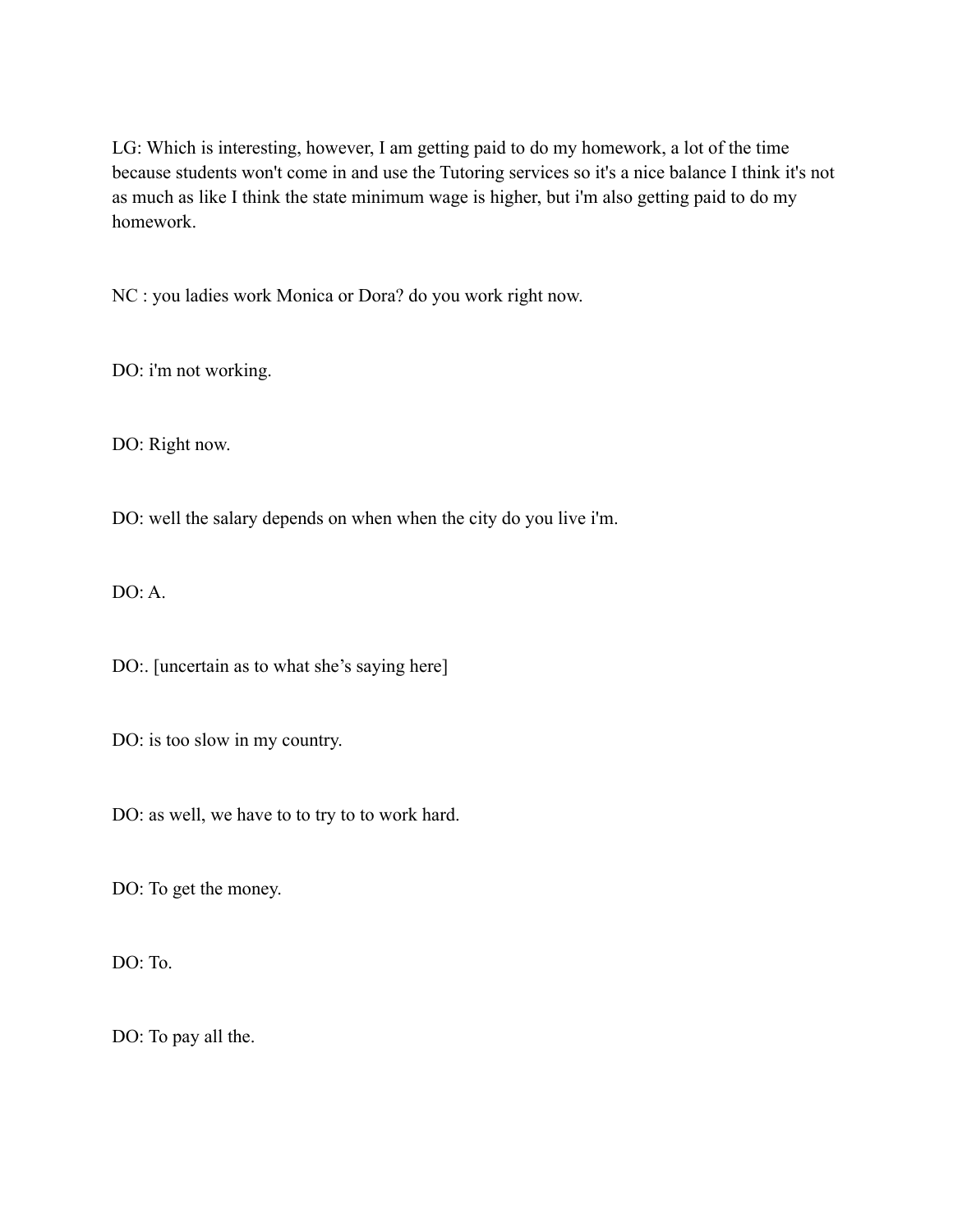$DO:$ 

DO: The things you have to to buy or the services.

DO: is very expensive

NC : You like the work that you do you enjoy it?

DO: Is you should we give money to homeless

DO: People.

DO: Okay, well, I try to help a my neighbors they're our neighbors that don't have don't work and I try to to buy some.

DO: Fruit or. it depends.

DO: To give to give some food that can help the family.

NC : That's very nice very thoughtful of you to do.

NC : lucky neighbors.

MC: In my town there's no homeless

MC: I live in Burlington Colorado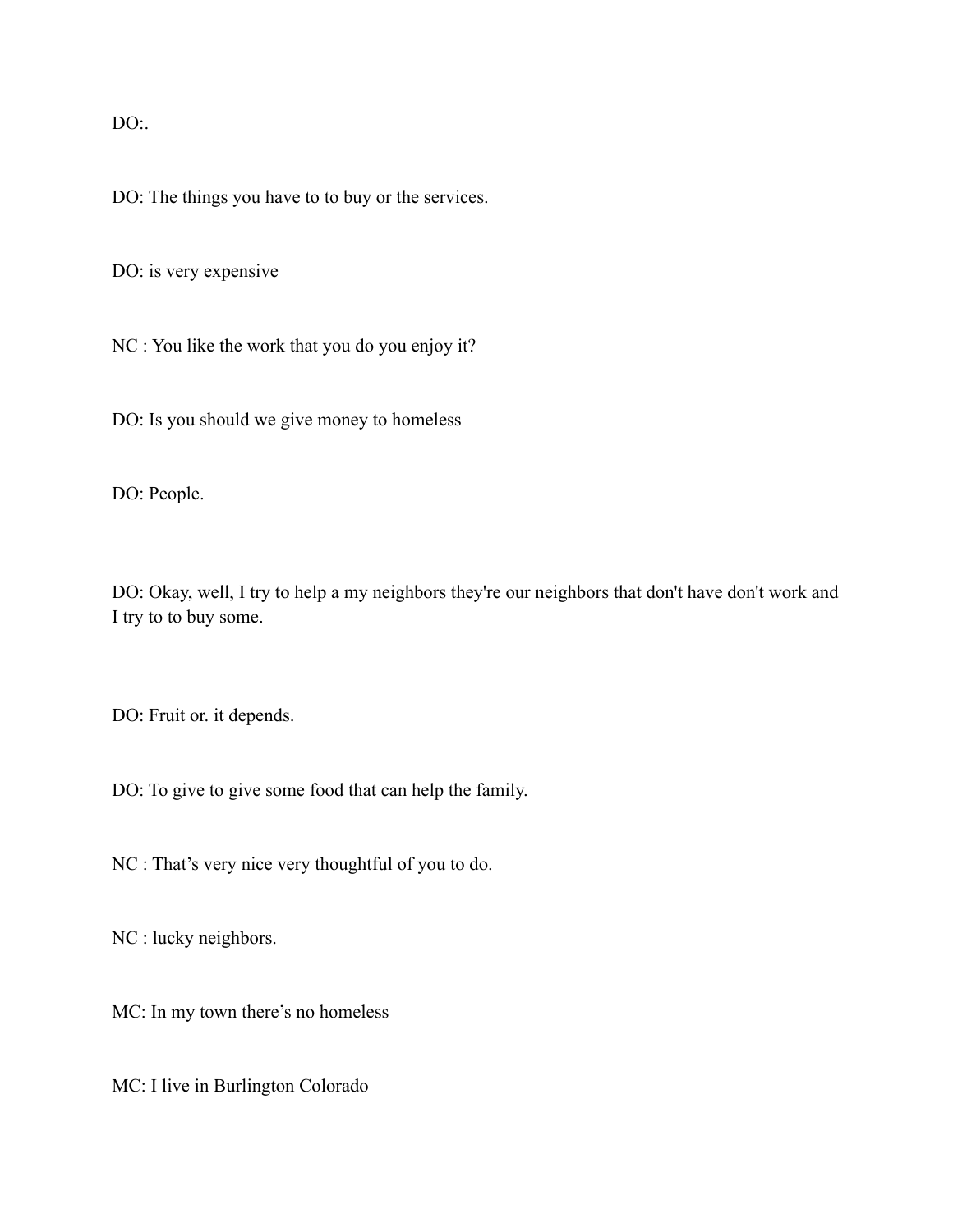MC: For another, but.

MC: is a little town, is no homeless here, but when I going Denver, but when I see more homeless, sometimes.

MC: And sometimes I give money.

MC: I'm trying to help

MC: Somebody needs [unintelligible]

MC: I like to help people.

NC : that's so nice.

NC : that's awesome things.

LG: I.

AW: Think for me personally it's hard, because I never have cash on me, or like anything physical.

AW: So I usually don't say that but, like my mom always has granola bars in her car to give them because she doesn't really carry cash either so it's kind of like a I have no physical money, but here is food instead.

NC : yeah i've done both if I have cash on me i'll definitely give cash or like.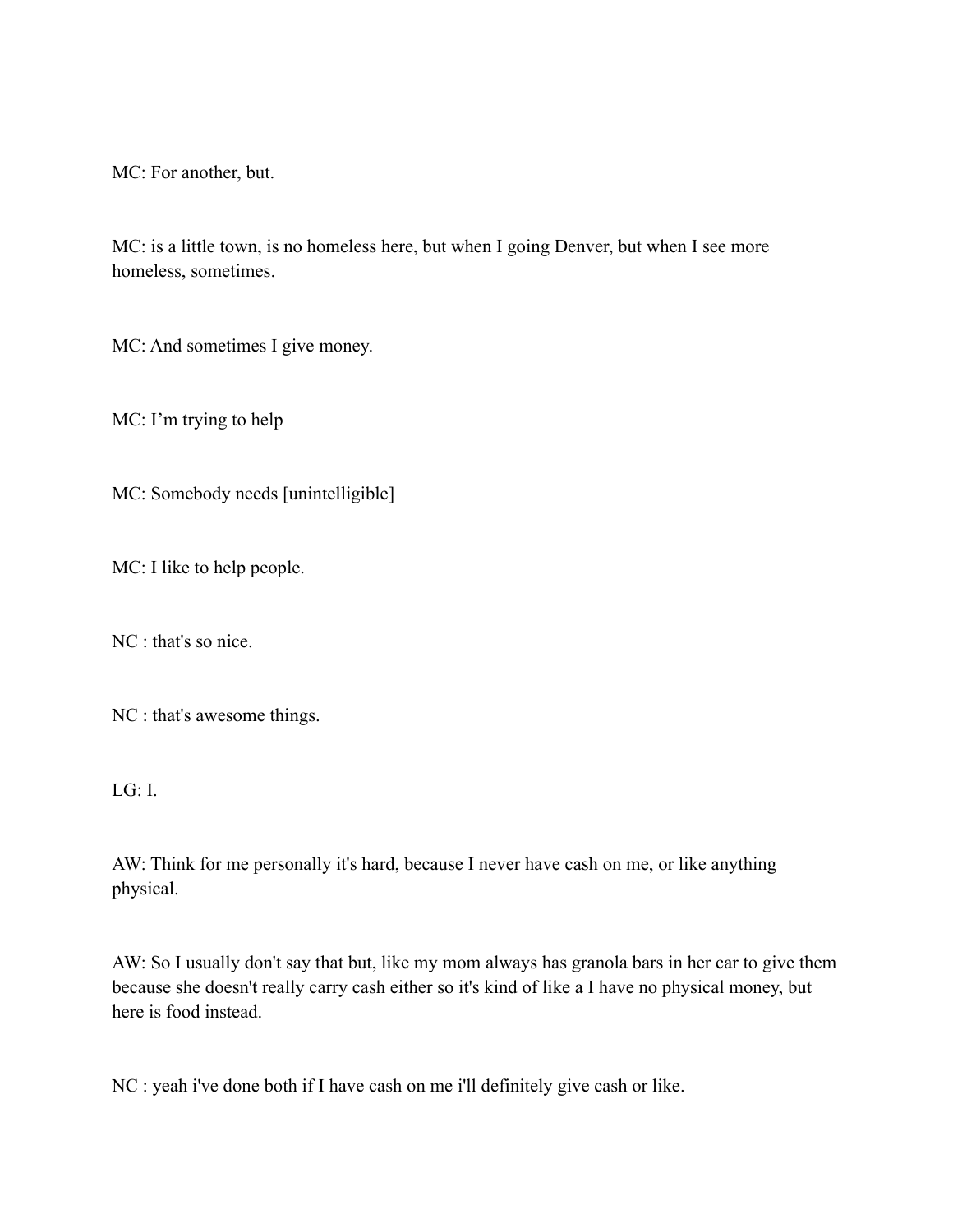NC : will give food to if I sometimes you'll see people right by like a restaurant or.

NC : fast food place, whatever it may be, and then i'll just drive right through there and get a little something for them, if I can.

NC : I put a like got gifted a lot of the like hand warmers you know the little like pouches.

NC : weird like oddly enough, it wasn't like intentional but you're kind of me down So yes, and I put them in my car so that I could send them out if the opportunity arises is, I feel like those go a long ways probably right now, it is so cold outside.

SL: Even socks at this point to like i've done quite a bit of work with homeless shelters going up and then just as an adult.

SL: one of the things that they like asked for the most is socks and.

SL: hats just because it gets so cold and they can use the socks as mittens.

SL: So just to have someone else care about you enough.

NC : Like.

SL: to give something that's.

SL: I think what's, the most important.

NC : that's awesome that you have that experience, to have the insight.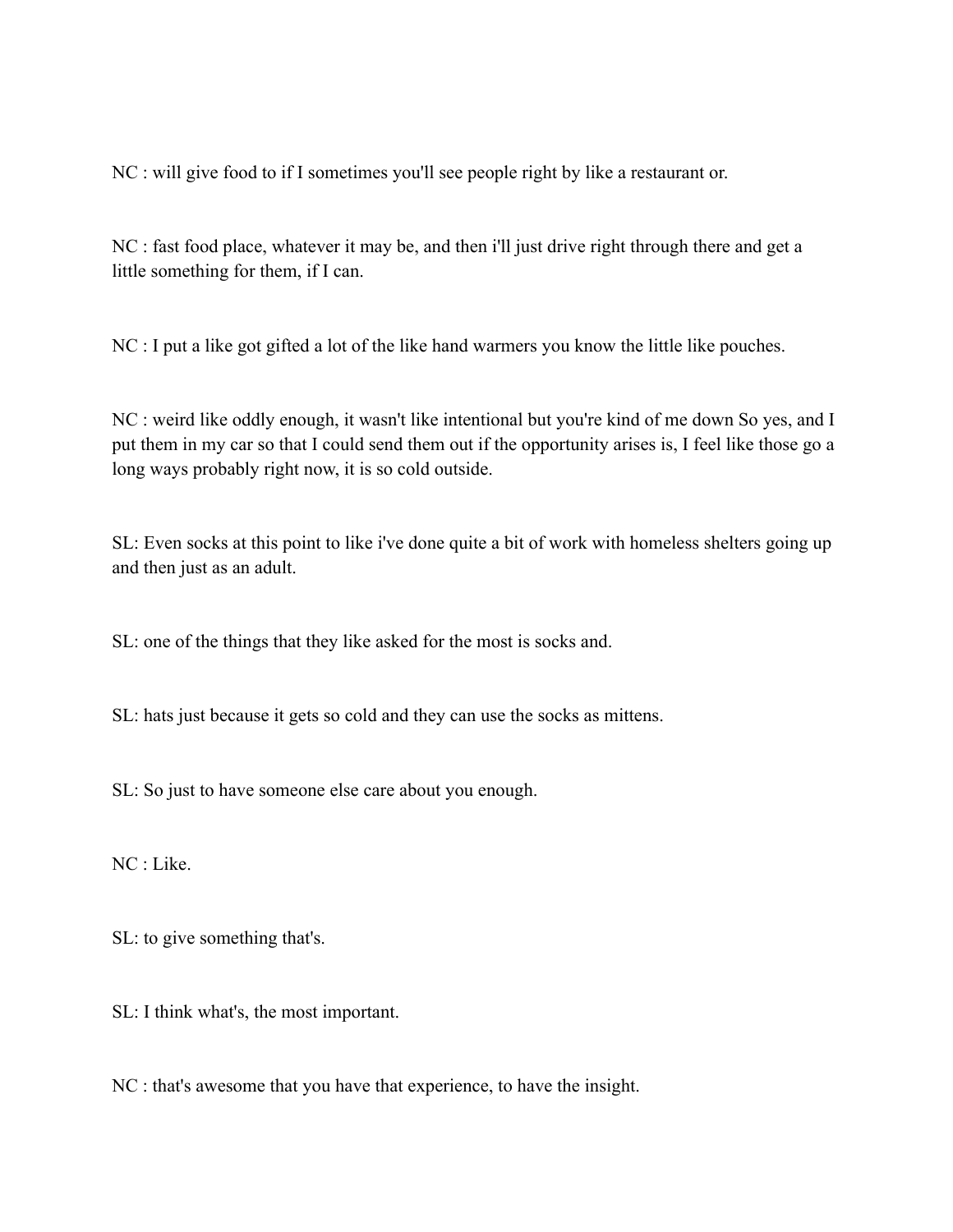SL: chapstick too they love chapstick

LG: I literally said, are you I saw you on mute do you want to go.

AS: yeah um.

AS: So, again I don't really .

AS: have money on me very often either, but I volunteered for my church's Bible school.

AS: um for 11 years starting when I was 12 and I was a leader throughout the whole thing.

AS: um and every year we would do [?] drives um.

AS: And we will get like toothpaste,toothbrush, and socks, gloves, like hand warmer stuffs all all of that

AS: The kids would bring it in by the kids I mean the parents would bring it in for the kids.

AS: But the kids would bring it in and then.

AS: During the arts and crafts time we'll put together the bags like put together the packages of all of the stuff that we got and then at the end of the week, we would donate it to the homeless shelters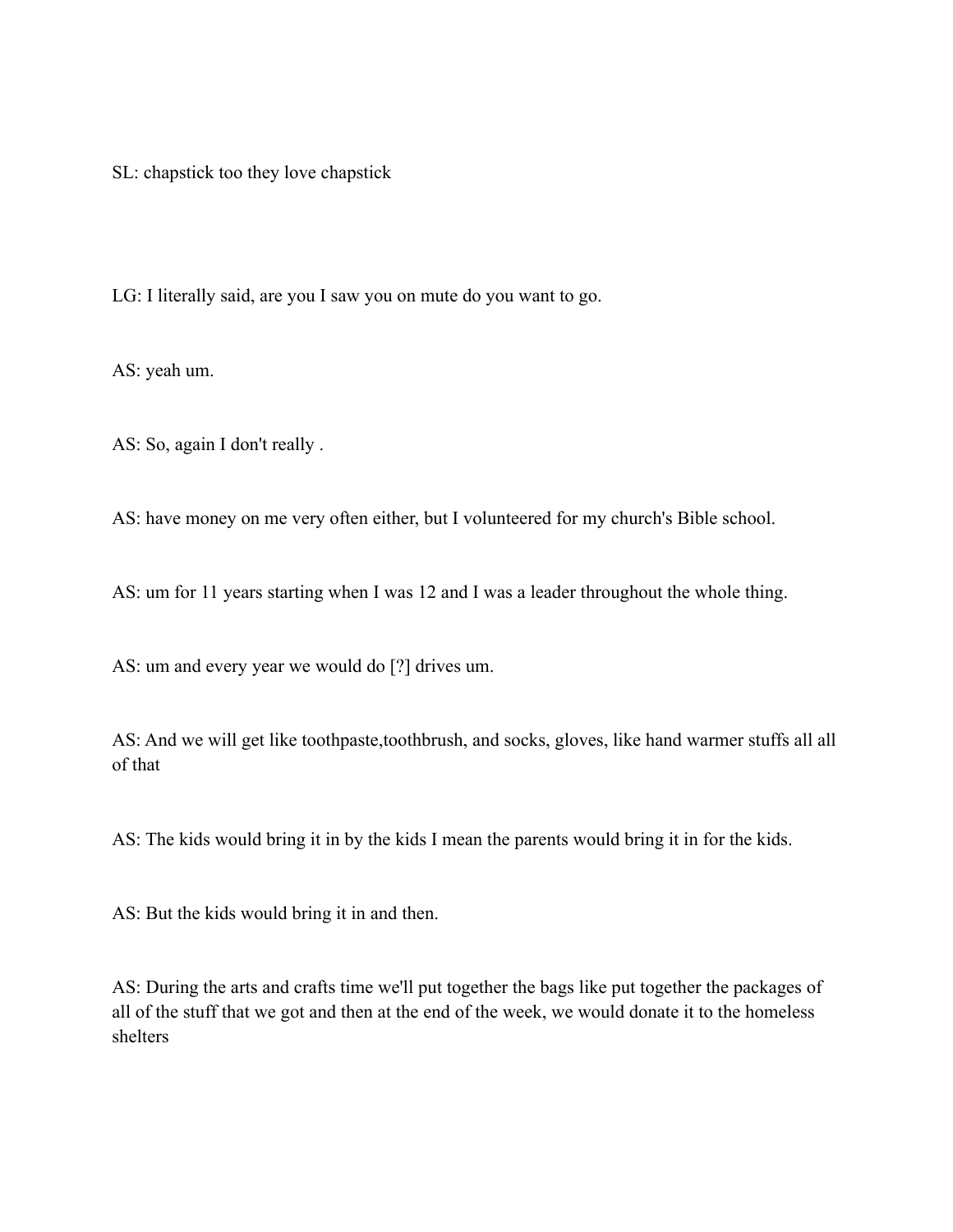AS: which I thought was fantastic, because then we have five year olds learning about helping your neighbor right which is, I think, is great, and then.

AS: We raised a lot, we had a lot of packages, I think the most we ever did one year was like 5000 packages, it was crazy that was a good year and it also was the year right before the pandemic, so it was.

AS: The summer of 2019.

AS: And then of course we weren't able to do Bible school in 2020 or 2021 so.

AS: I think it was really good that we were able to raise that many goods for these people.

331

AS: right before the pandemic.

DO: that's very good

LG: Not to get sappy on my boyfriend but he's very good at getting food for people and, helping out.

LG: And that's inspired me to also just go and buy groceries for people who are outside the store or.

LG: You know kind of look into ways into how I can help people who.

LG: yeah or just struggling or going through, something that I haven't.

SL: Oh, if you ever donate like cans of food, make sure they have the tab on them because they don't have can openers.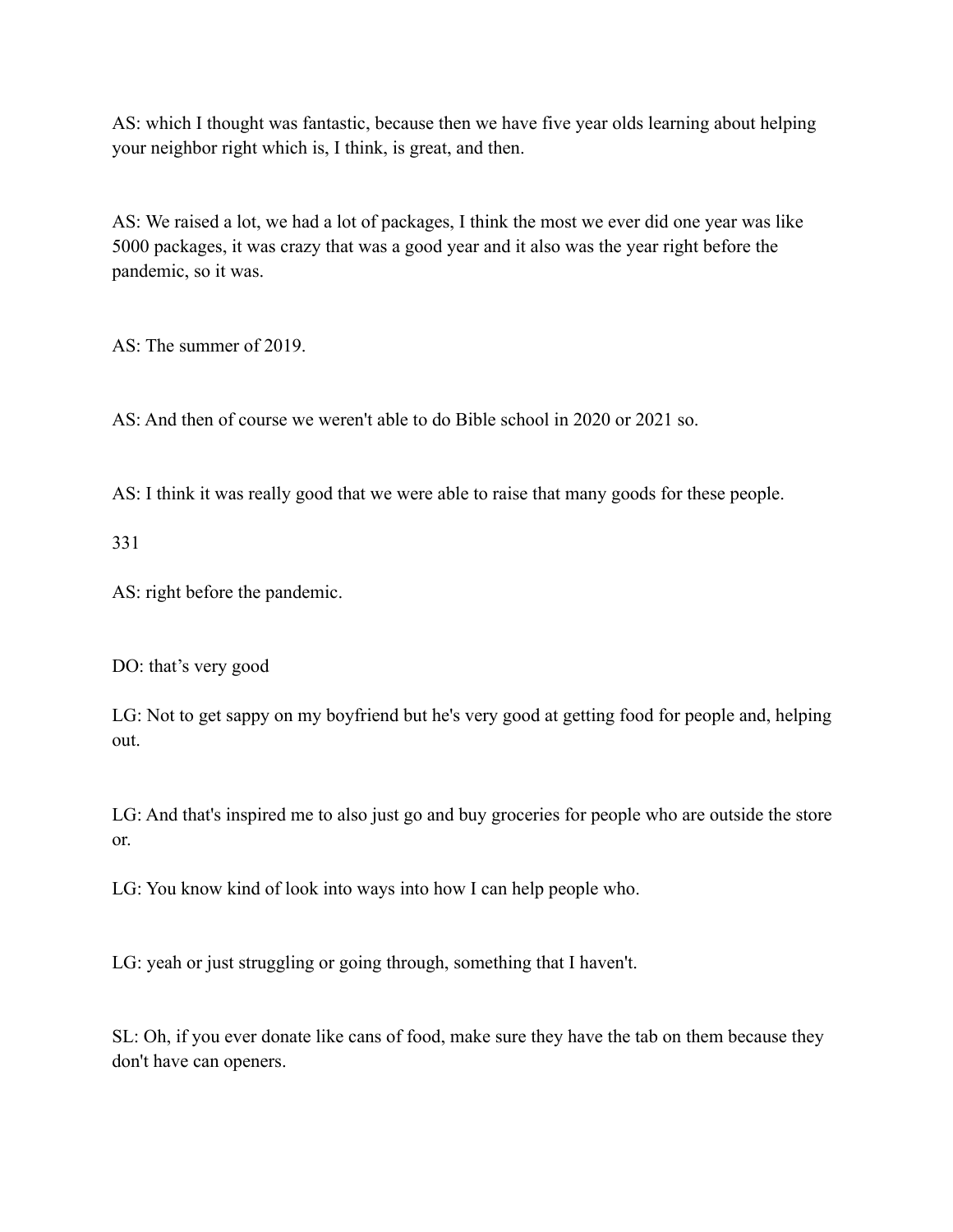### **[35:00]**

AW: or you can donate can openers from the dollar store.

SL: yeah um.

SL: And then, like some of the meal things that a lot of people donate you have to have milk for them like rice a roni stuff a lot of people don't realize, you need milk for some of it and, like these people don't always have access to milk.

SL: So it just it's interesting because you want to help, but you also should probably make sure you're buying things that will help

LG: We don't think about it, at least I don't i'm like i've got milk at home, more i've got you know.

LG: I have a can opener at home, I we so I live in boulder, and the Marshal fire that just happened that was like the most destructive in colorado's history.

LG: I had new neighbors come in and because their house burned down and she asked if she could borrow our can opener.

LG: because she was like.

LG: I got everything but I forgot this item I forgot the can opener yeah.

 $LG:$  I think.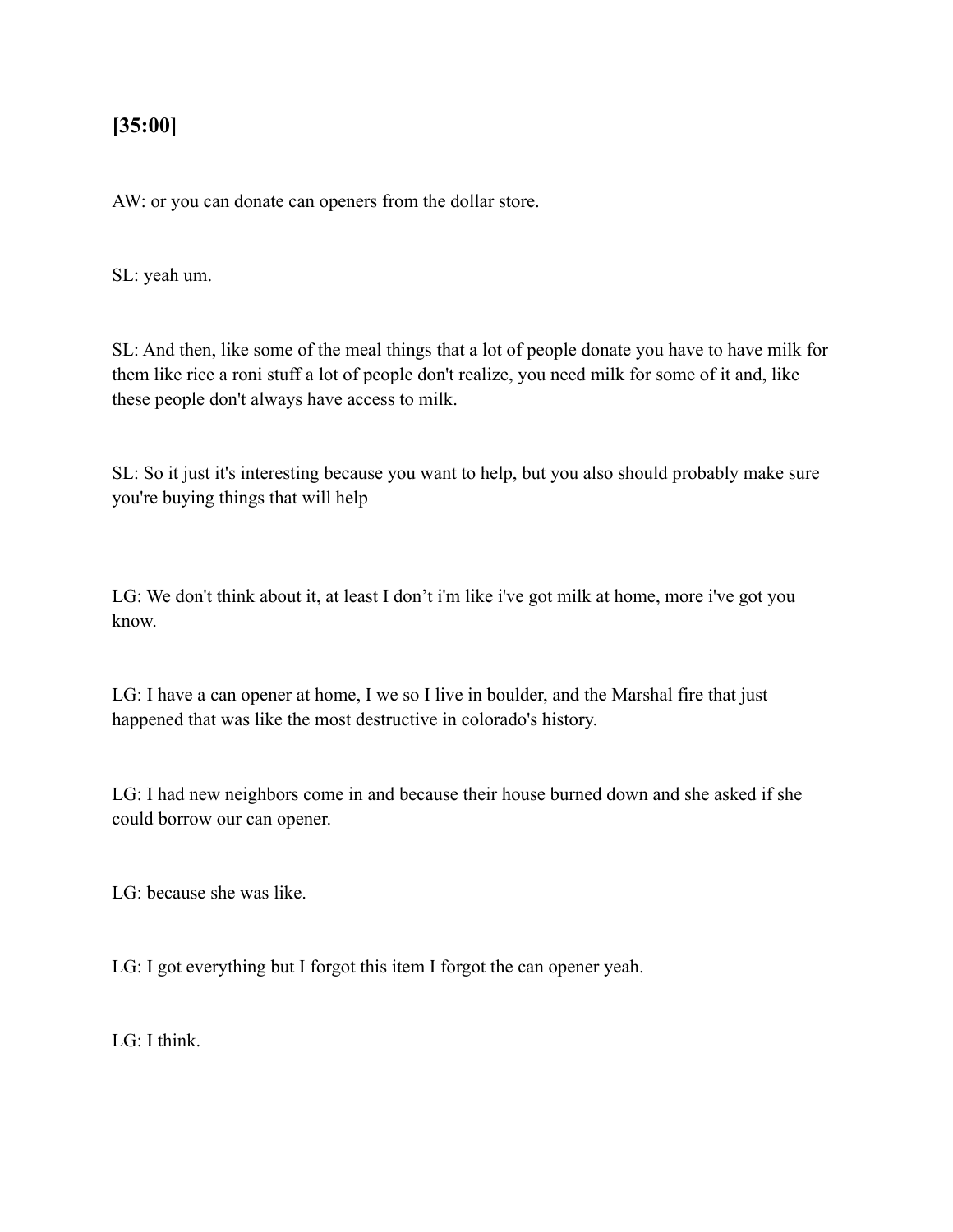SL: crocs donated over 1500 pairs of crocs.

SL: to a lot of the schools there that was cool see.

LG: Well, and crocs is also a boulder based company.

NC : And no, we only have like let's see like 15 minutes left, I like hate to

SL: Here good.

NC : guys how many of you, if you're like no I don't want to do that Nicole, and I just think the last question is like more.

NC : You know, important and like i'm curious about.

NC : Just like do you guys think money can buy happiness i'm pretty sure that most of us are probably on the same page, given what we've talked about previously but also what does make you really happy? is it experiences or time with family or whatever it may be?

MC: [unintelliglbe]

LG: Could you say that again Monica we couldn't hear what you were saying, we couldn't hear you .

MC: Well, I say can that question is 'can money buy happiness?'

MC: yeah I said I don't think so money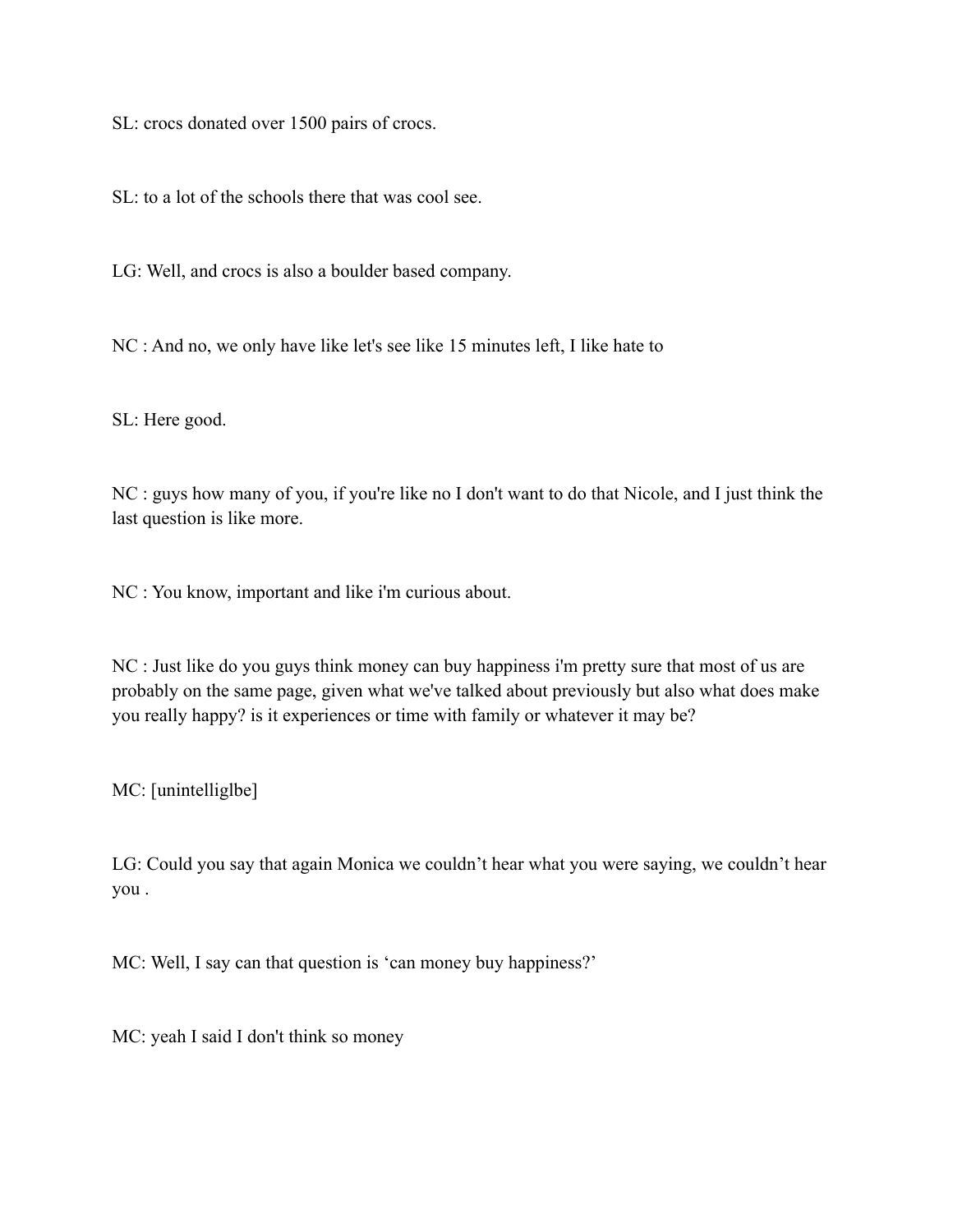NC : And I agree.

SL: yeah what are things that make you happy?

MC: what did you say?

SL: What brings you happiness?

MC: My family.

Your family.

MC: yeah friends yeah.

That's happiness.

NC : What do you guys like to do when you're together.

MC: what's that?

NC : What do you guys like to do when you're together what you enjoy doing together like cooking or dancing or?

MC: dancing yeah and.

MC: in the summer, I carne asada outside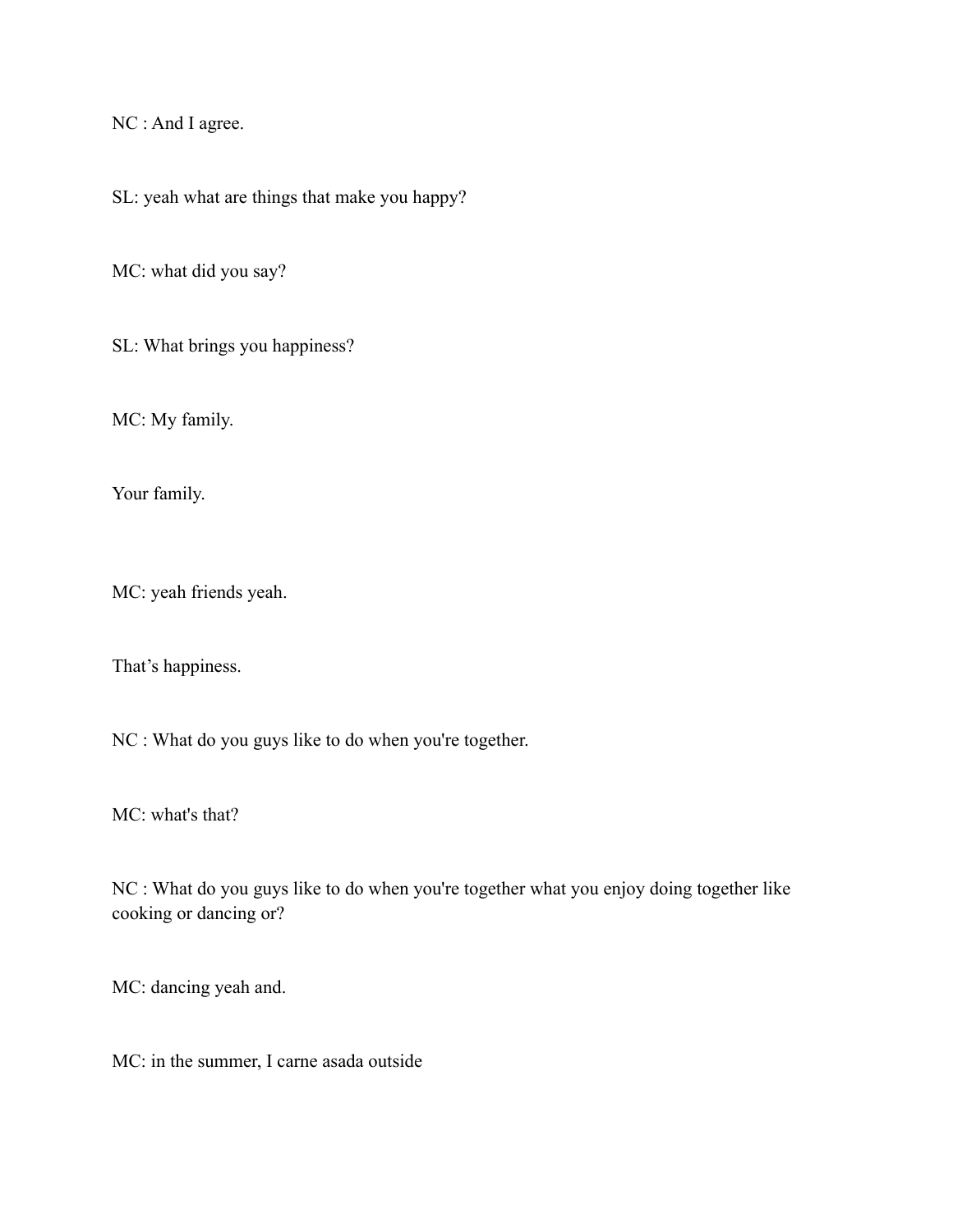NC : aw

MC: I play with my grandkids, work

MC: yeah and listen music yes.

NC : How old are your grandkids.

MC: My oldest is 11 and I have [unintelligible although I think she is saying that she has 2 other grandkids]

MC:

MC: my granddaughter is seven and my grandson is seven, they're the same age. one born in December eighth in another one is in December 24.

They're close in birthdays

MC: Yes very close. And my grandson was born January [20 or 28th, hard to make out]

NC : Oh, my goodness that's a busy couple of months.

MC: Yes, yeah.

SL: Dora what brings you happiness?

DO: i'm for me.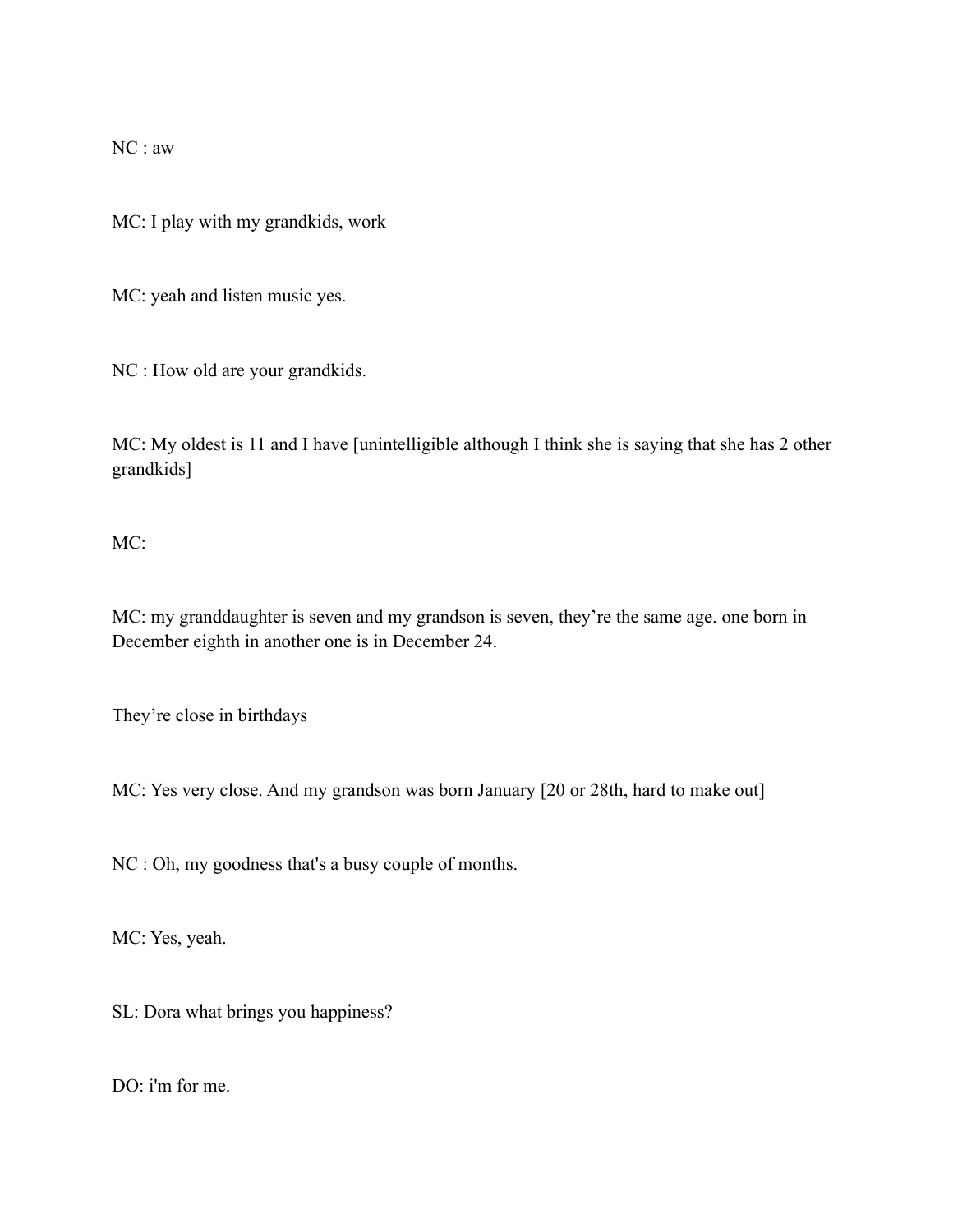DO: To see my mom happy healthy that bring me happy.

DO: Money can't buy happiness, I think you can be happy with a small things in your life share with a friend

DO: cup of coffee or.

DO: share with your friend in the listen music or go to the movies, or some small things that brings you very.

DO: moments- very good moments with your friends or with your family, I think, nowadays, to be with your family is the *most important thing in our life.*

DO: When our family is healthy, I it makes it make me happy. [very passionate, clutching her hand to her chest]

NC : I love that that's awesome.

NC : Do You have a big family?

DO: No my my family's is a small family but.

DO: We are.

Very.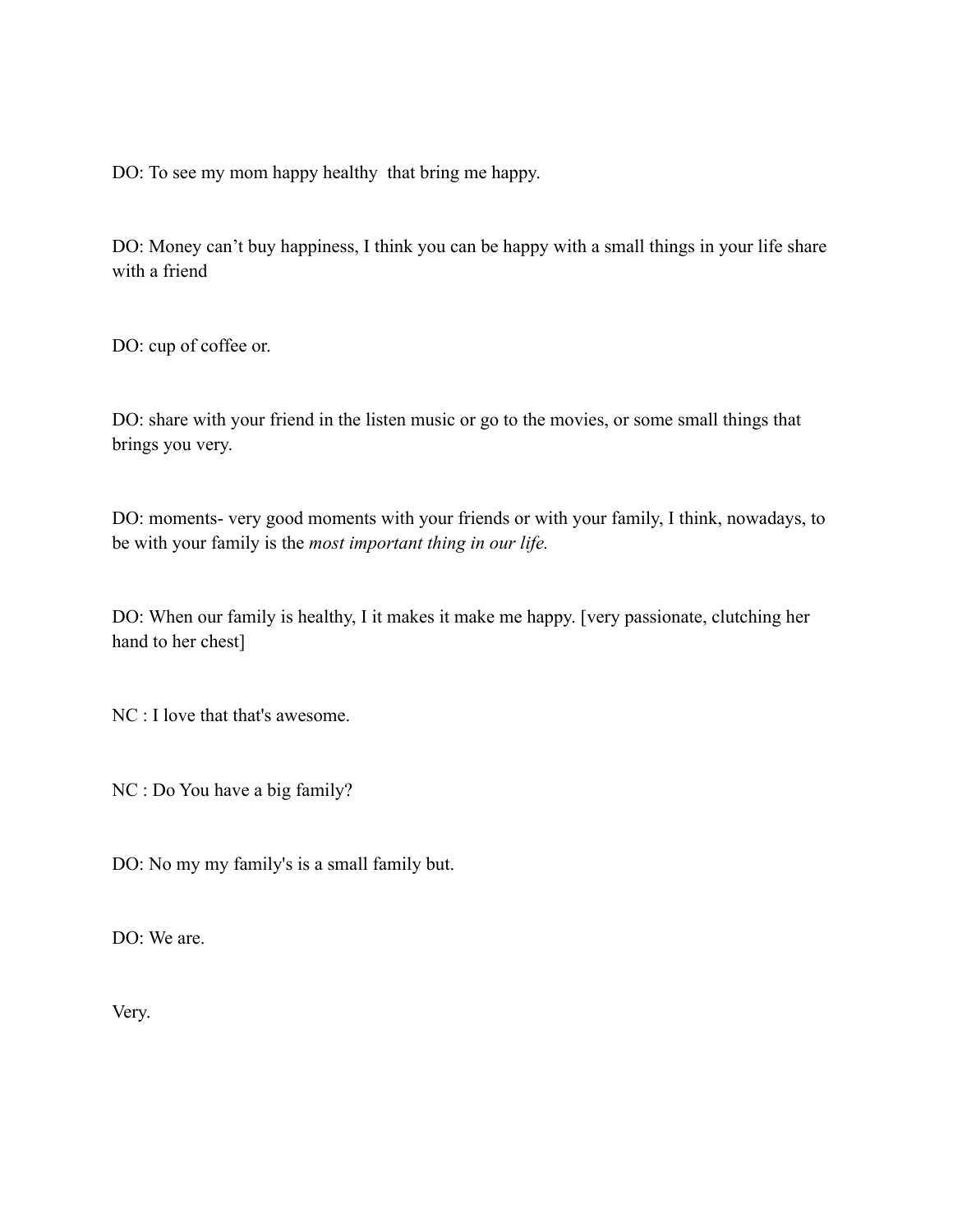DO: We we share with the family, we share with my mom. on December on birthday off of my for my sister or brothers.

DO: Or the little boys or the little girls in the family and we make.

DO: party.

DO: yeah and you can explain the happy with your family

NC : it's good.

DO: job.

NC : yeah.

NC : It goes with something.

NC : Yes, and love that.

NC : goes so much further than.

Nowadays.

DO: I think many people realize when with a pandemic, a House how important thing in your life in your life.

DO: I think one of them is his family.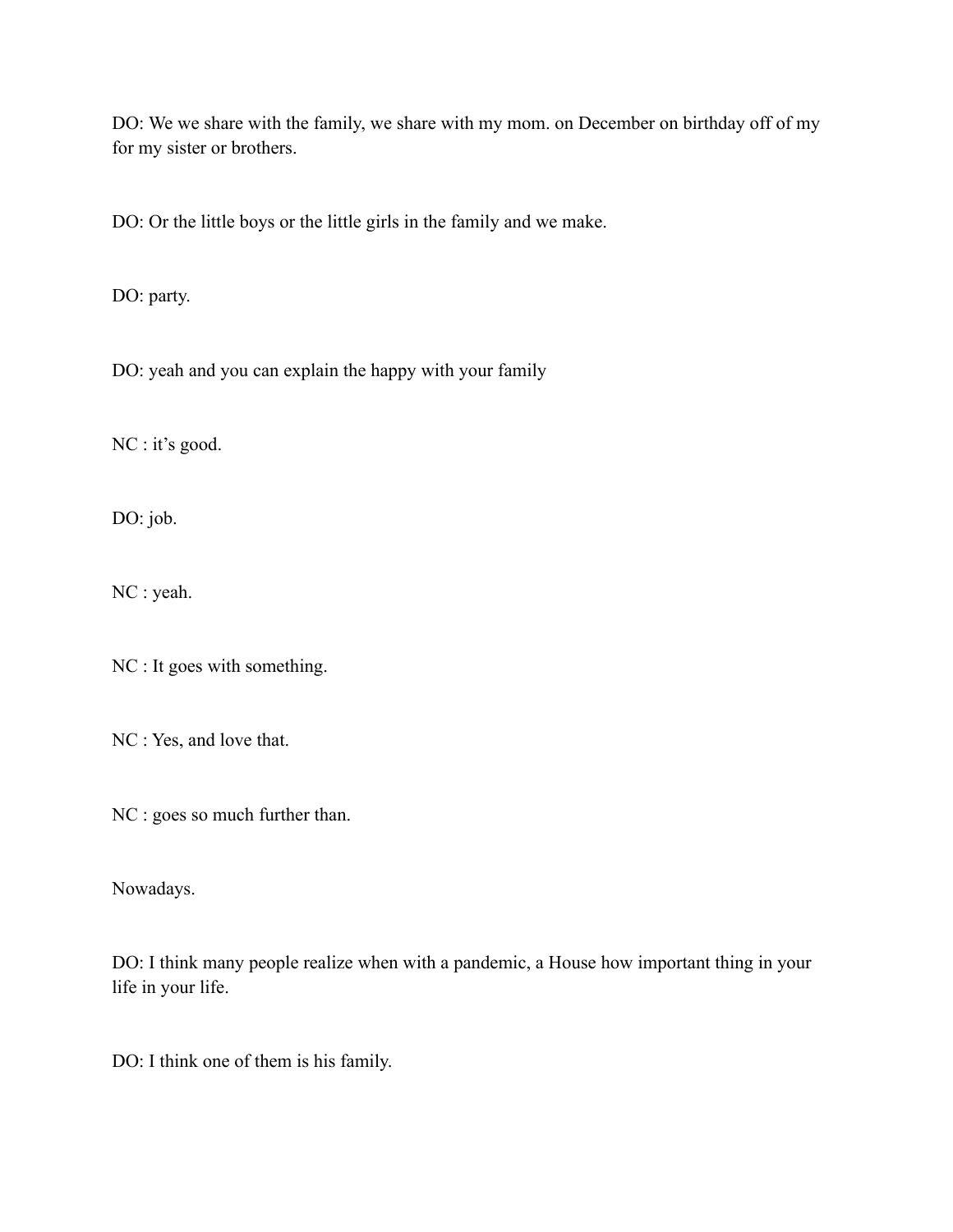DO: When when when one of the Member of family is sick and die now you realize how important was that person, and for that reason we had to to appreciate all the all the moments with families. [getting very emotional]

NC : I love that.

NC : it's worth so much more than money

DO: And sometimes you do need a little money.

mm hmm.

DO: Take a very good moment. a coffee with tea or coffee with bread and that's good

NC : that's what.

NC : reminds me of the saying 'less is more.'

NC : Sometimes people say.

NC : Like the less you have is sometimes better because you know.

NC : If it's just people hanging out with music and that, all these fancy things it's.

NC : easier to bond with the.

With.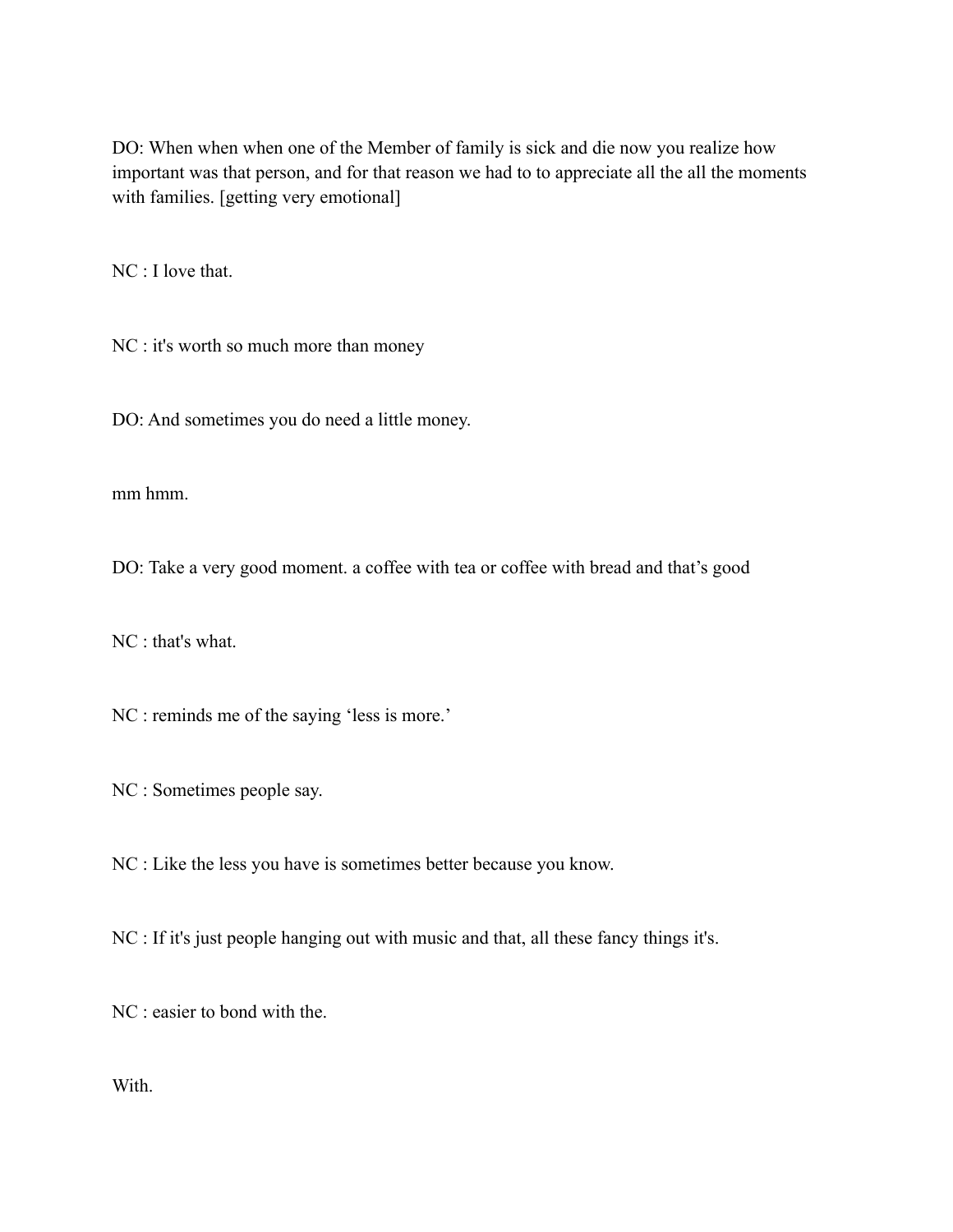DO: With friends maybe.

NC : yeah spend.

DO: Time spend time with friends it's very good yeah it's very good to.

Yes.

NC : yeah there's nothing like family time.

LG: you're.

SL: i'm not allowed home anymore, I spent too much time with family

NC :[laughing] they kicked you out he said don't come back for a while.

SL: My mom said i'm tired of seeing your face.

SL: she said you come home too much you need to go back to college just leave [laughing]

LG: It it's hard because i'm the oldest of four, so I have three little sisters and i'm only 45 minutes away from them, and I think I see them pretty often but.

LG: My 13 year old sister always guilt trips me she's like it's been so long, like i've missed you and I just I see how much she's changed.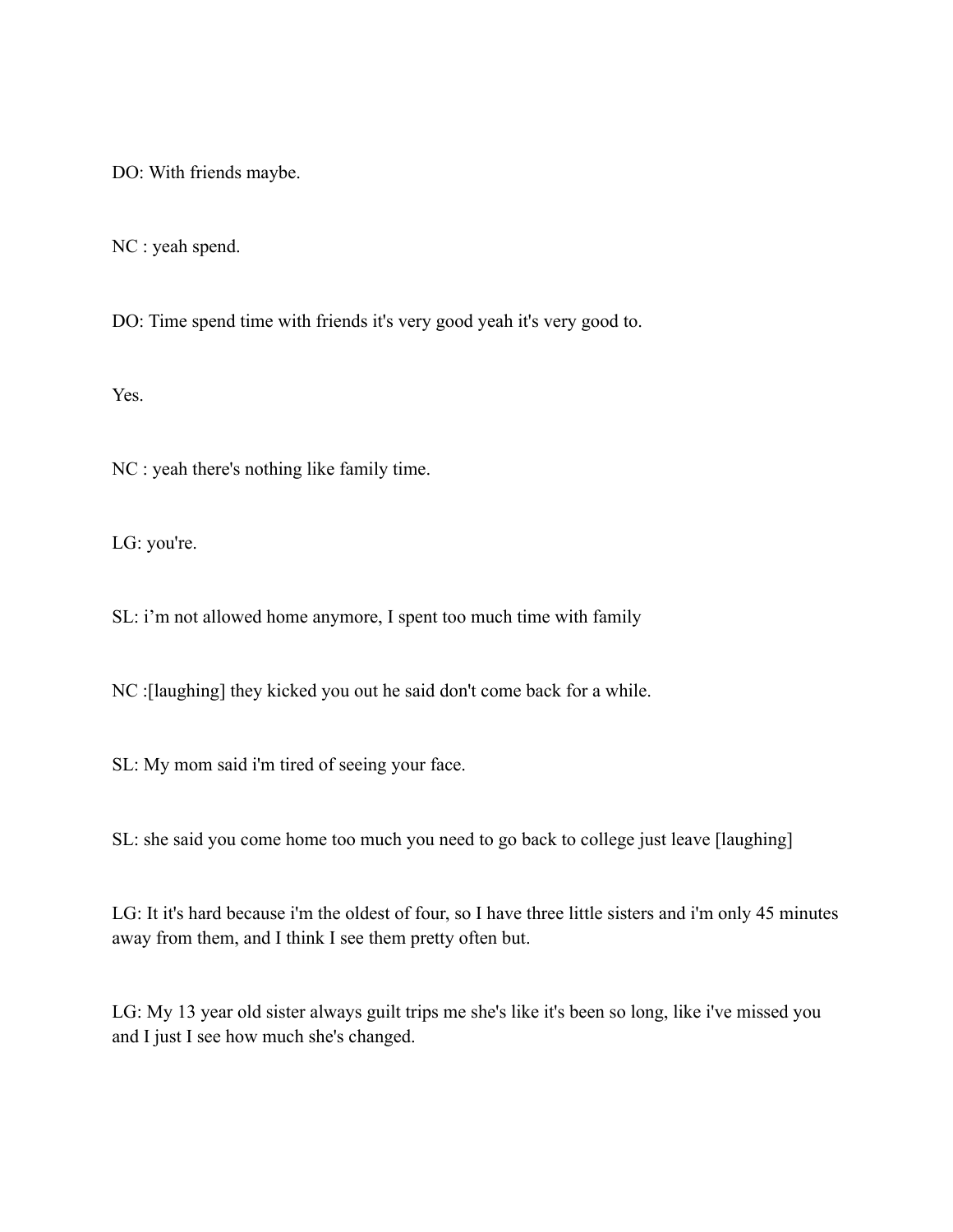LG: How big she's getting like i'm the oldest yet i'm the shortest and

LG: And I it's my little sister's that make me keep wanting to come back home because I feel like I am missing those sweet moments of their growing up.

NC : Definitely, the younger, you are like the faster you grow, it seems like you know.

 $NC:$ 

DO: Children grow up very quickly.

AS: As a as the youngest of four.

Liz.

AS: All sisters, I can tell you that every time you go home it just makes their day.

AS: So the closest sister that's still lives here, she lives in Fort Collins and that's only like 30 minutes away so it's fine.

AS: But other than that, I have one who was living in Colorado springs and one who's living in Philadelphia, and I miss them every single day.

NC : yeah all my family's in Illinois I don't have anybody out here, not even close, but I do go I try to go home

NC :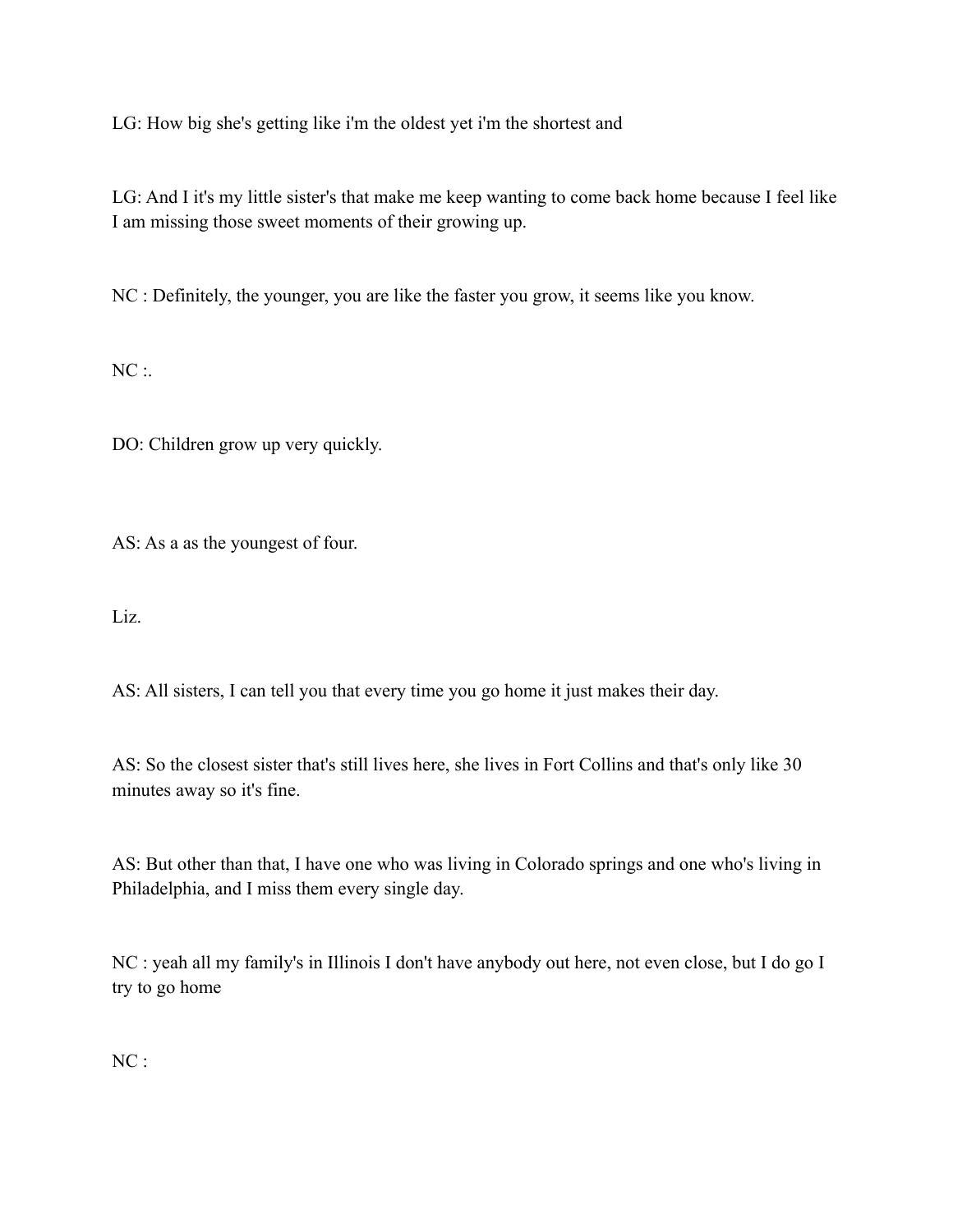MC: You can make friends.

NC : yeah I will, I know I tried it's a little hard with the COVID stipulations and stuff because we were in our masks in class so.

NC : it's like hard to meet people like that kind of I can actually see your guys's faces on here, which is nice like you guys have a whole face I see.

NC : But yeah I do have a couple good friends out here, but I do miss my family a lot, but I at least go home once a year, so usually.

NC : try to get them to come out here and there is no mountains or anything there it's just flat Cornfields and that's it.

MC: You are lucky about my mother, my my dad is like coming to.

MC: Almost eight years they live in Mexico yeah when I started I copied.

me.

MC: For it.

MC: And they don't come and they say stop me but.

MC: My mom visa together.

MC: premise for company here is spire to need to.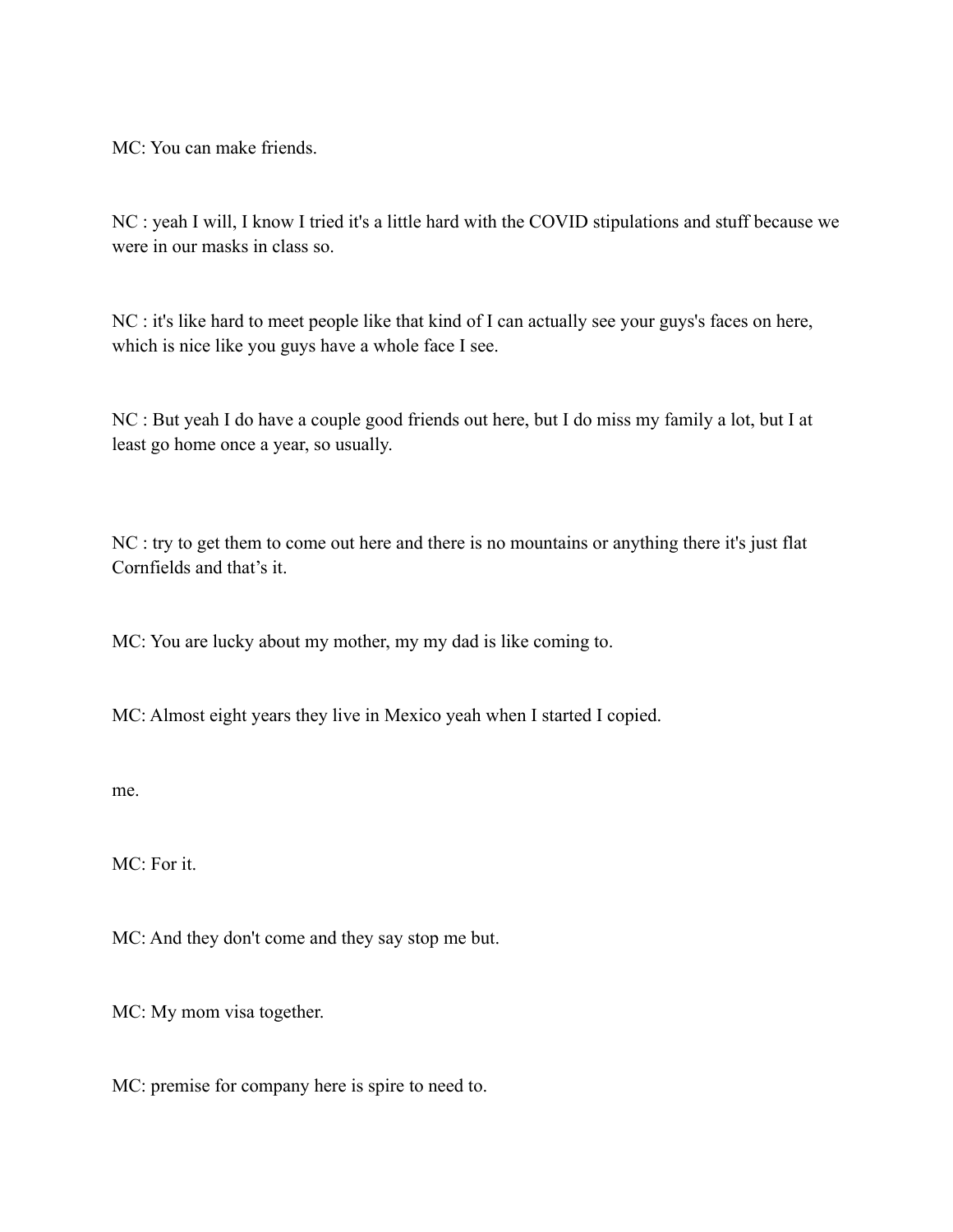MC: bring up what do you say when nobody.

NC : knew.

NC : A real see.

NC : renew it.

yeah.

MC: it's just low and she wants to.

Wait.

MC: Then.

NC : it's sort of difficult I can't imagine how that feels and i'm sure it takes a long time, like anything paperwork wise in the United States i feel like does

NC : it's difficult, do you guys talk on the phone a lot.

MC: This i talk on the phone and.

MC: said for snapchat and whatsapp and video

NC : Yes, now what happened.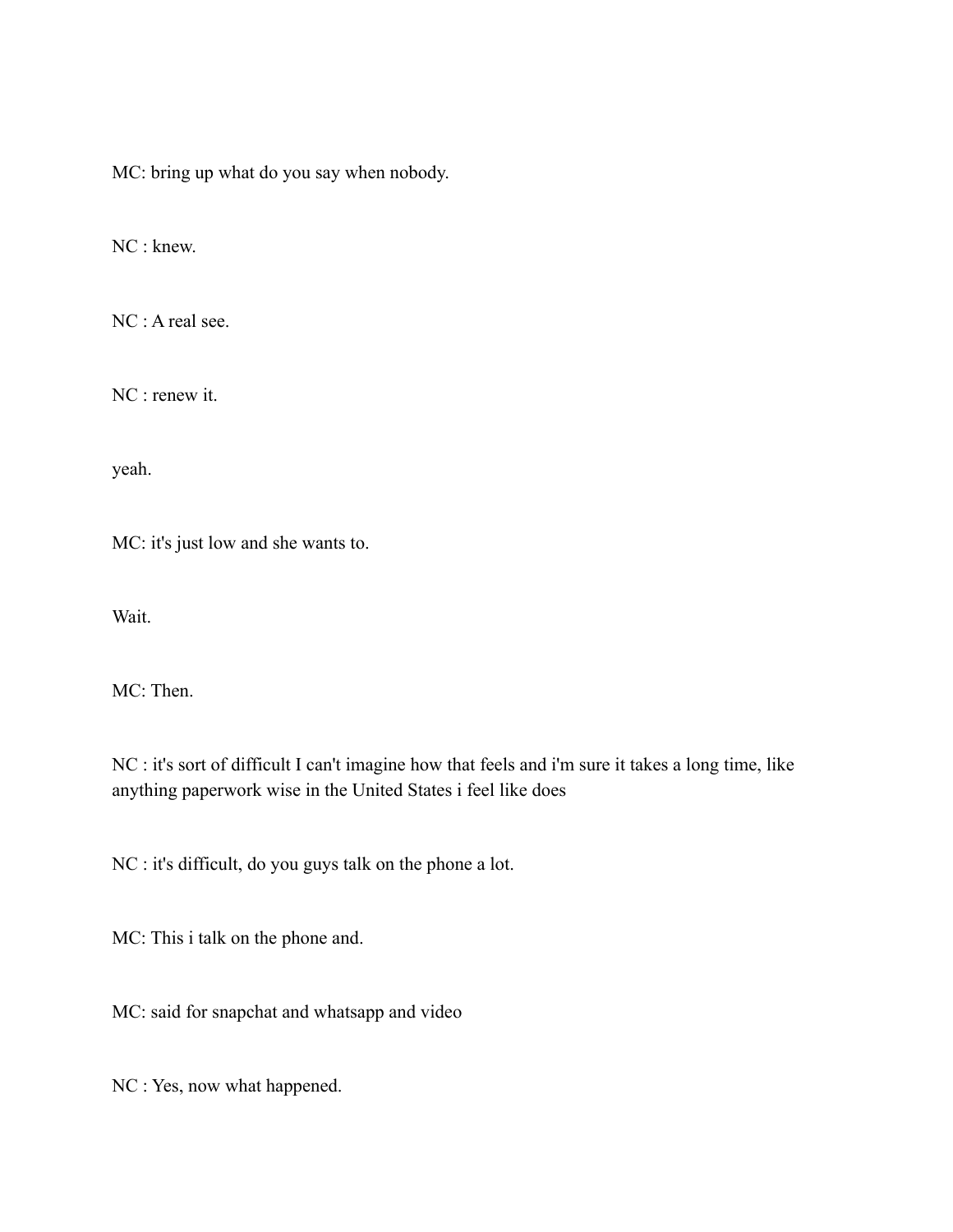NC : yeah.

Not not.

MC: What I do.

yeah.

NC : that's good you guys keep in touch still.

NC : Have for now.

NC : That you miss them.

MC: yeah because my dad and my mom come every year.

MC: yeah then it's almost three years they don't come to.

SL: My two younger sisters and they live in Mexico and one of them, they both have babies and i've never met my niece's before because they were born during COVID so it's been almost three years and i've never met my niece's.

NC : When is that working.

MC: One day, one day, almost there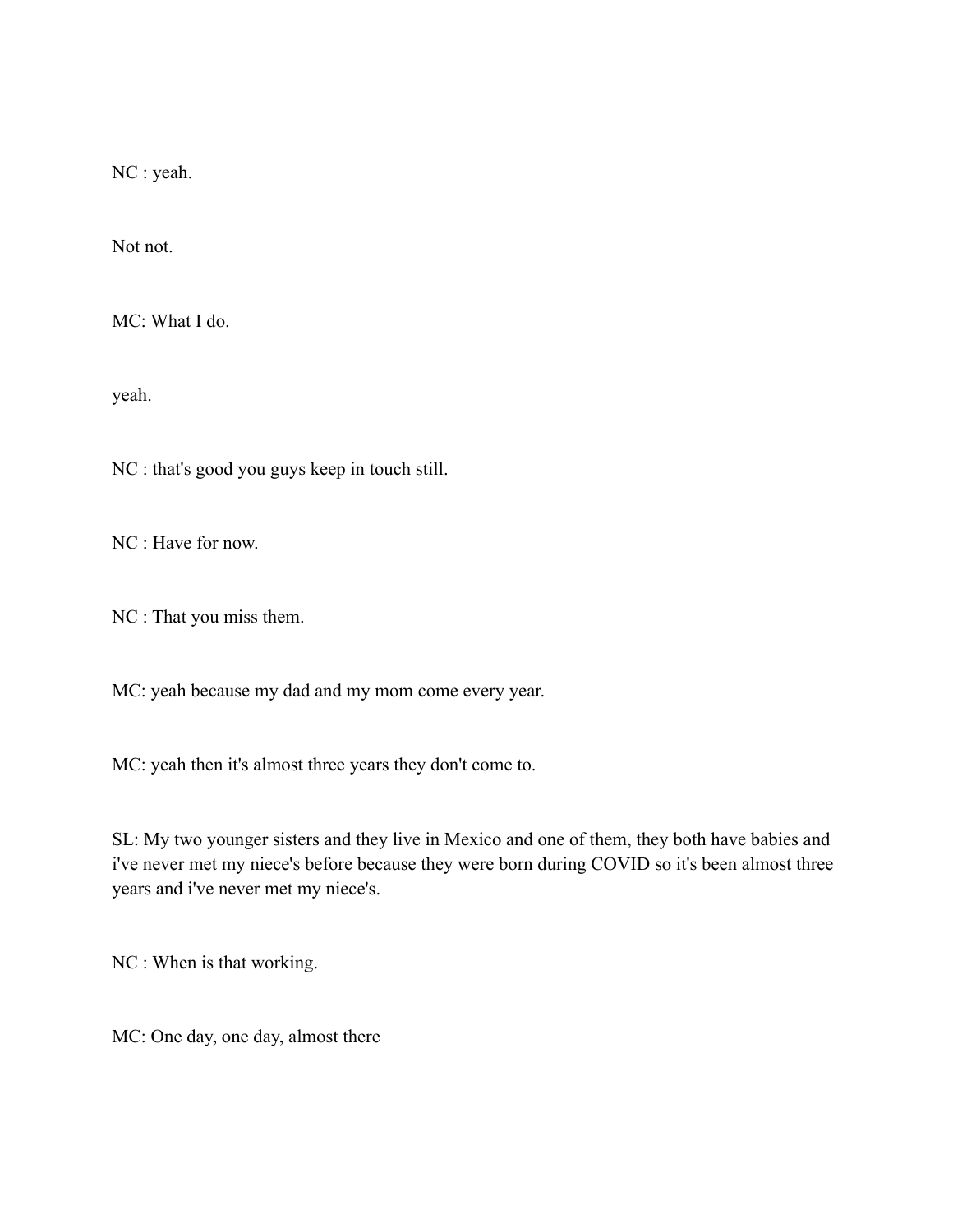yeah.

LG: Well we're reaching the end of our time.

LG: I just wanted to do a quick check in and make sure, how's everybody feeling with this are we getting comfortable any feedback that we all should know about.

MC: I feel good. it's better than the first class.

LG: Yes, I.

LG: think everybody was nervous with the first class

LG: What do we do the first class that was.

MC: Last Wednesday, I came.

MC: Because I have a headache.

LG: mm hmm.

And that's why.

MC: I didn't go to the class

NC : yeah and headaches can really.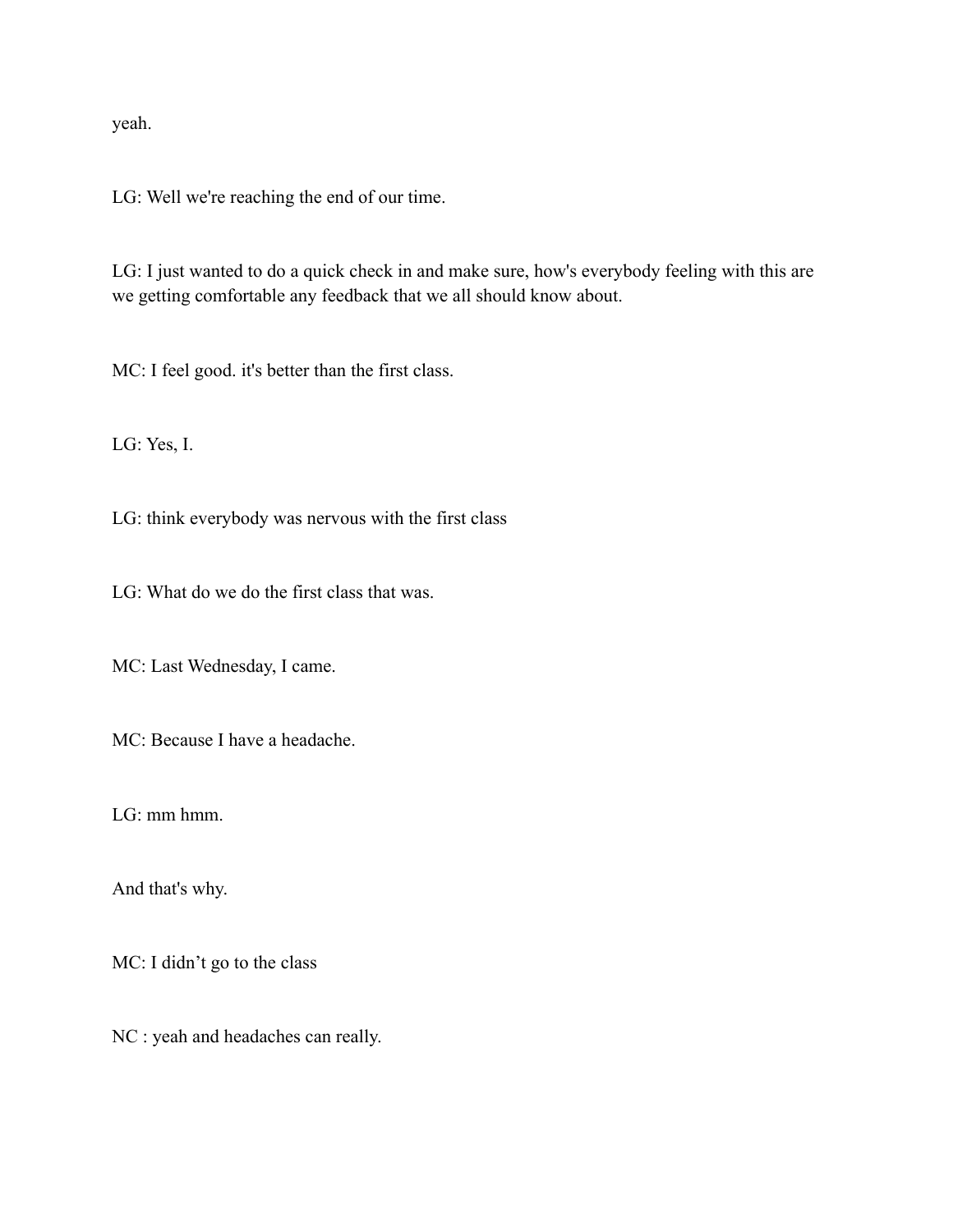NC : ruin all your whole day.

NC : i've been getting them regularly recently it terrible I can't do anything when I get him.

MC: Last night that have a headache all night but it's gone

NC : i'm glad yeah.

SL: I don't think the weather's helping.

either.

Monica: and it's cold today.

NC : Any other thoughts or anything I feel.

NC : Like I interrupted a little bit, but.

NC : Thank you guys for sharing I love hearing from you guys. I love meeting new people so it's really fun for me.

SL: Dora Was this a good first meeting?

DO: is my first meeting, yes, I feel I like it very much!

DO: And like we spend time with you and I hope it could be.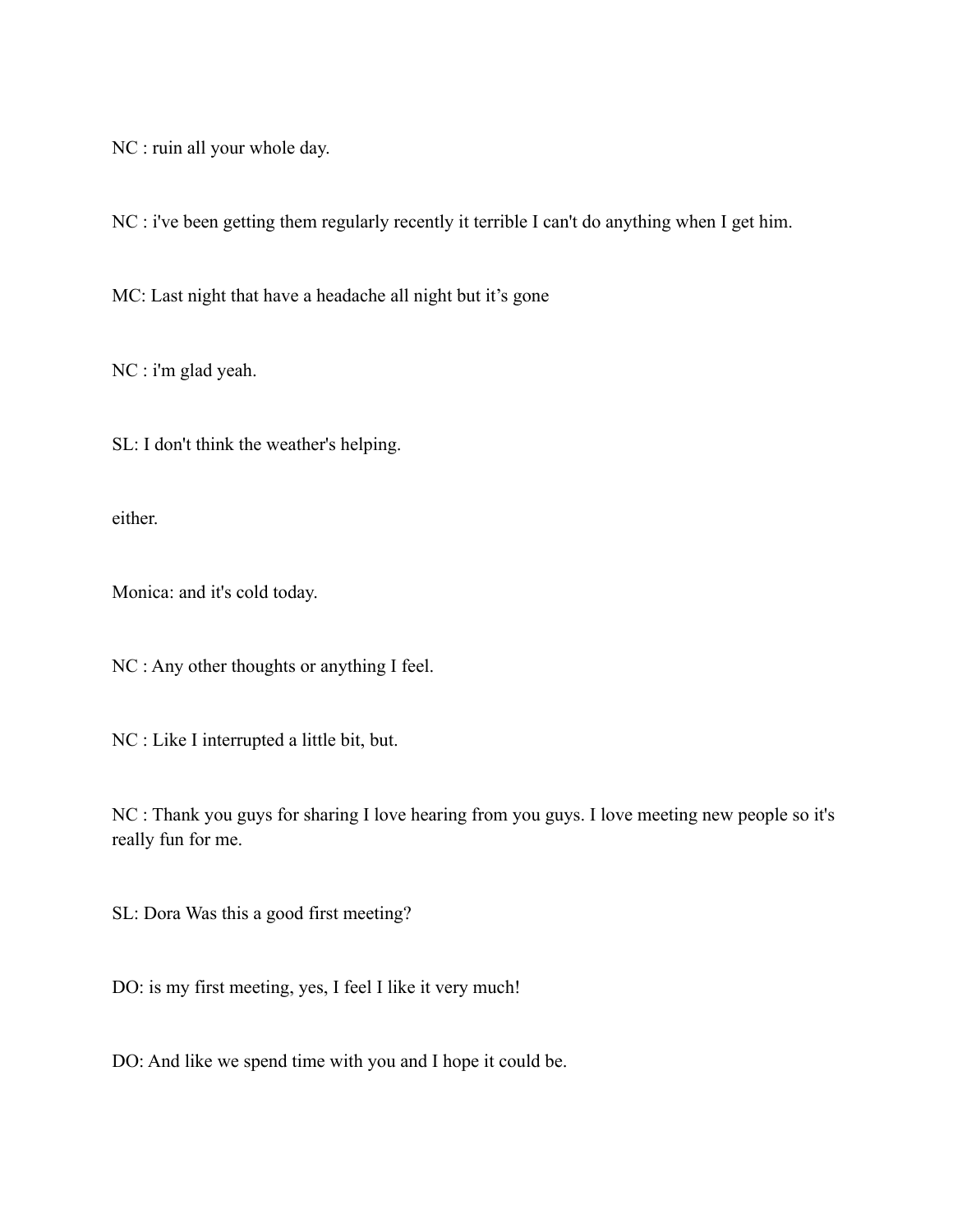DO: More more more time yeah in in the year.

DO: I like.

DO: I like to meet people like you.

LG: Well then, we'll see you next week, how about that.

DO: Okay okay um next week will be on is the same is on Wednesday?

DO: on the Wednesday

DO: Yes, oh OK.

DO: OK, I be i'd be ready on way on the next Wednesday.

NC : And we'll send something to you the day before right and just like remind you yeah, Right Liz?

LG: I can do that.

NC : Okay perfect.

DO: I tried to do better, much better, the next time.

NC : You did amazing!